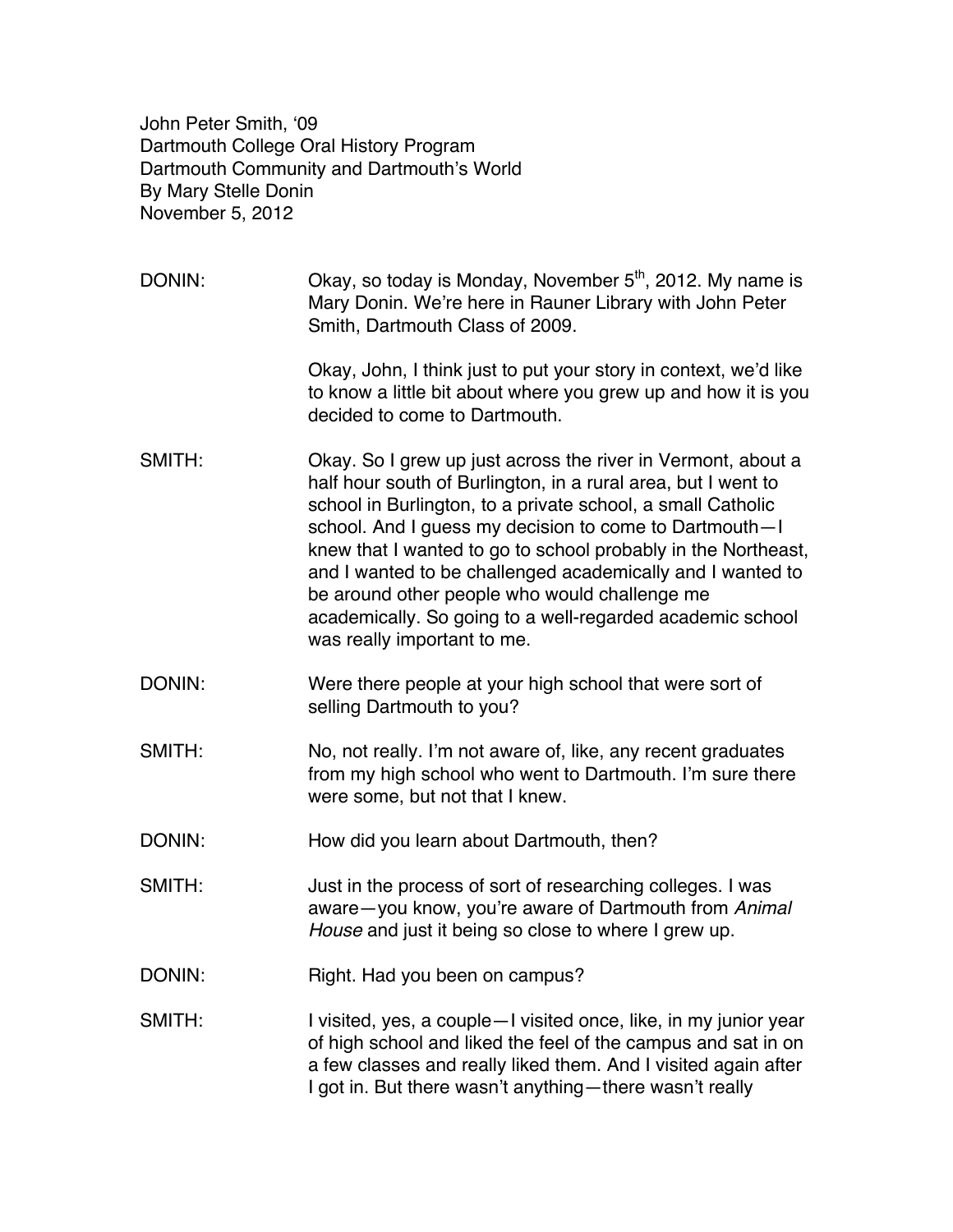anything—any close connection that, like, drew me to Dartmouth in terms of, like, a person or an experience or anything. Like, I hadn't really—I didn't have any experiences with Dartmouth other than visiting briefly as a prospective student, sort of, yes.

- DONIN: So it sounds like it was mostly the academics that attracted you.
- SMITH: Yes, yes. And sort of the social—the Greek life was, like—it was a pretty big negative for me when I was considering where to go to school.
- DONIN: Really?
- SMITH: Yes.
- DONIN: Because of the *Animal House* reputation?
- SMITH: And just I didn't think that that was who I was, really. Like, my idea of the Greek life was pretty different from my sense of who I was. The academics were much more important to me. And I was sort of, like, willing to sit—like, my idea of it when I was deciding to come here was, like, I was willing to put up with sort of the Greek life in order to get the stronger academics that I thought that Dartmouth would provide.
- DONIN: Is it fair to say, then, you didn't perceive yourself as sort of the, you know, drunken frat boy?
- SMITH: Yes. Yes, I didn't perceive myself definitely that way when I was deciding to come here. Yes, I didn't see myself fitting in with those drunken frat boys that I thought were here.
- DONIN: And were they here?
- SMITH: Yes, I sort of became one of them. [Chuckles.] A little bit. I just got a much different sense of what Greek life actually means here when I actually got here and experienced it, rather than just having this idea in my head that was based partly on a movie and partly off of—I'm not sure where my other conceptions of what a fraternity was came from, really, but—popular culture and—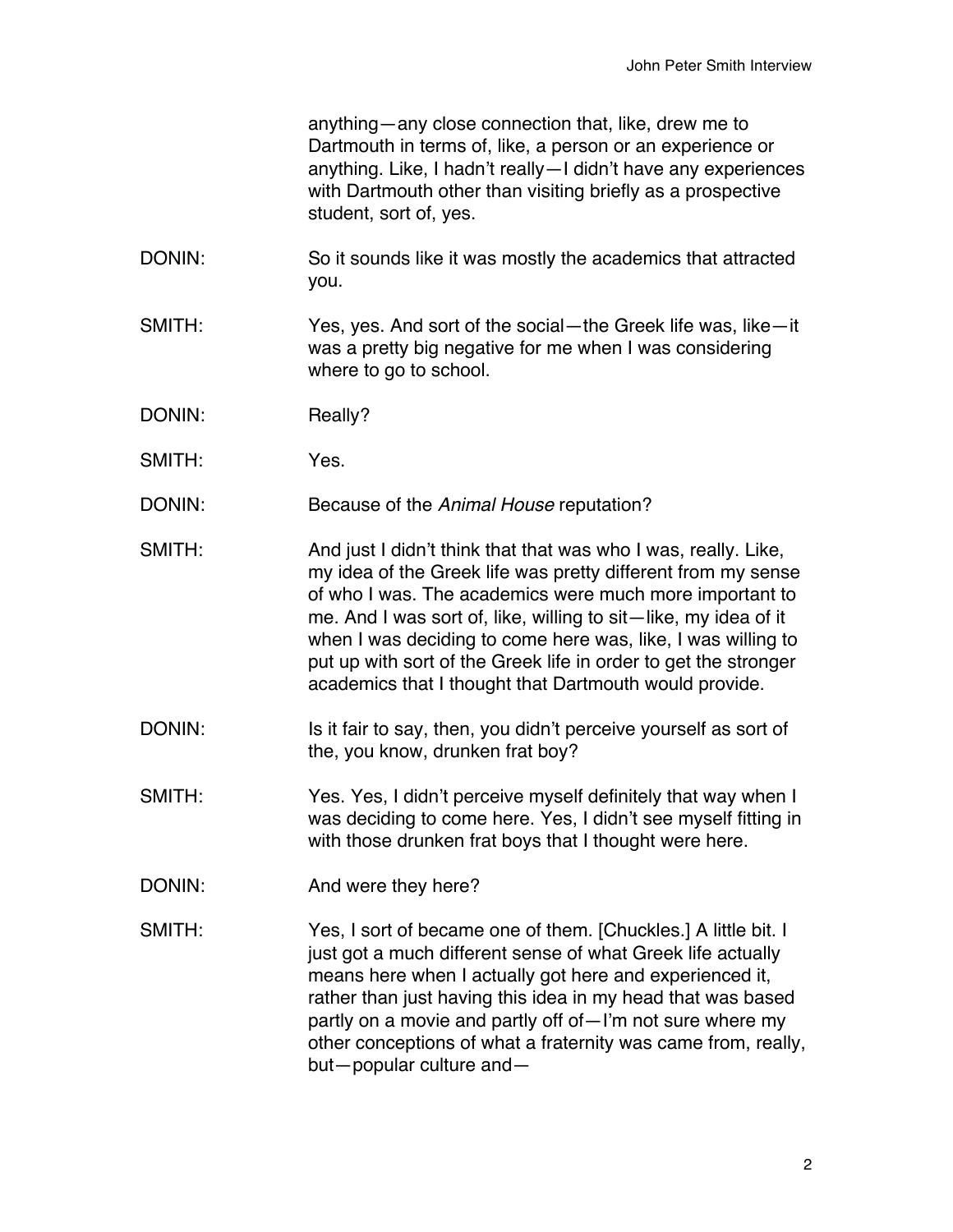DONIN: Right. SMITH: Yes. Not really based on any fact. DONIN: It's sort of the Dartmouth brand, a little bit. SMITH: Yes, yes. DONIN: Unfortunately. SMITH: Yes. DONIN: Yes. SMITH: But I feel like I was even less—I didn't have that much exposure to the Dartmouth brand, either, I guess. Like, *Animal House* wasn't—like, I had seen it once, but it wasn't a big—it didn't really form my conception. Yes, it wasn't really that formative of my conception of Dartmouth; it was more just my, like, vaguer idea or less informed idea of what—I knew that Greek life was really important here and sort of what that meant, I guess. DONIN: So tell us—so you get in, and you come. Tell us what did you find when you got here? You know, going through the— your first impressions of going through the orientation and trips and all that kind of beginning, first-year stuff. SMITH: Yes. DONIN: What did you find in terms of what your perception was before you got here and then the reality of what it was when you were here? SMITH: Yes. Well, I guess—definitely at the beginning it was really overwhelming for me, just socially. Like, I was always, like, a pretty shy kid, and so, like, the trips—like, I didn't really have a great time on my trips. DONIN: What did you choose? What trip did you choose? SMITH: I went fishing on the Grant. DONIN: Oh!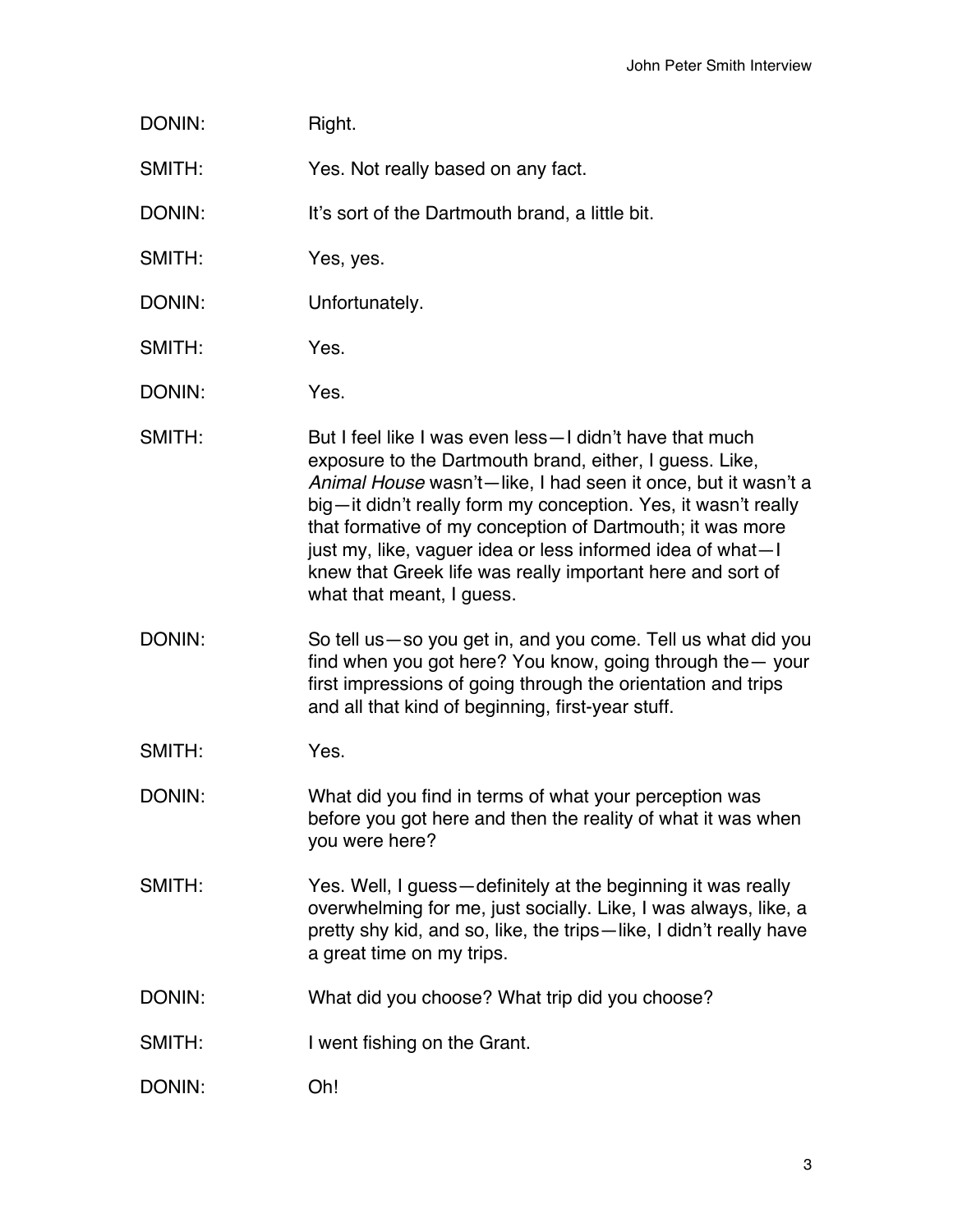- SMITH: Yes. So I like fishing a lot, and I was excited to go on that trip. And I had, like, a reasonably good time, but just the way—just sort of everything related to the DOC trips, like, all the, like, flashy clothing and the sort of general outrageousness associated with them is very—like, doesn't fit with who I am at all.
- DONIN: So you're talking about all that weird stuff that you did out in front of Robo?
- SMITH: Yes, all the dancing and, like, the loud music in front of Robo Hall, like, when you get here and, like, sort of—just the general culture surrounding the trips, about, like, specific songs, like, and dances and raids and crazy costumes just isn't really who I am. And sort of my first impression—I understand that they do that so that—they try to make things as, like, ridiculous as possible so that people feel more comfortable. But I guess I sort of, like, thought that maybe, like, a lot of the people here were sort of like that, like the trip leaders and stuff like that, and [chuckles] I was a little bit worried that I would have, like, a tougher time fitting in because—yes, that's really not who I am as a person.

But I guess my freshman fall—there were two people from my high school who came, from my high school class, who came to Dartmouth also. And I hung out with one of them a lot, who was sort of, like— I definitely relied on him socially. And sort of he was more outgoing socially than I was, and I spent a lot of time with him and sort of doing things that he wanted to do. You know, one of his trip leaders was a brother at a fraternity, so we spent a lot of time there because we had, like, a little bit of an in. It was just a little bit more comfortable hanging out there, like, kind of knowing people. And so that's definitely—that was sort of my first real exposure to the Greek life here.

- DONIN: DONIN: Did you feel pressure to start engaging in the Greek life thing right away?
- SMITH: I'm not sure if it was pressure, but it seemed like that was that was the thing for—like, that was kind of the thing to do. Like, that seemed like the best option. It was less pressure and more sort of, like, Well, this seems like the best thing—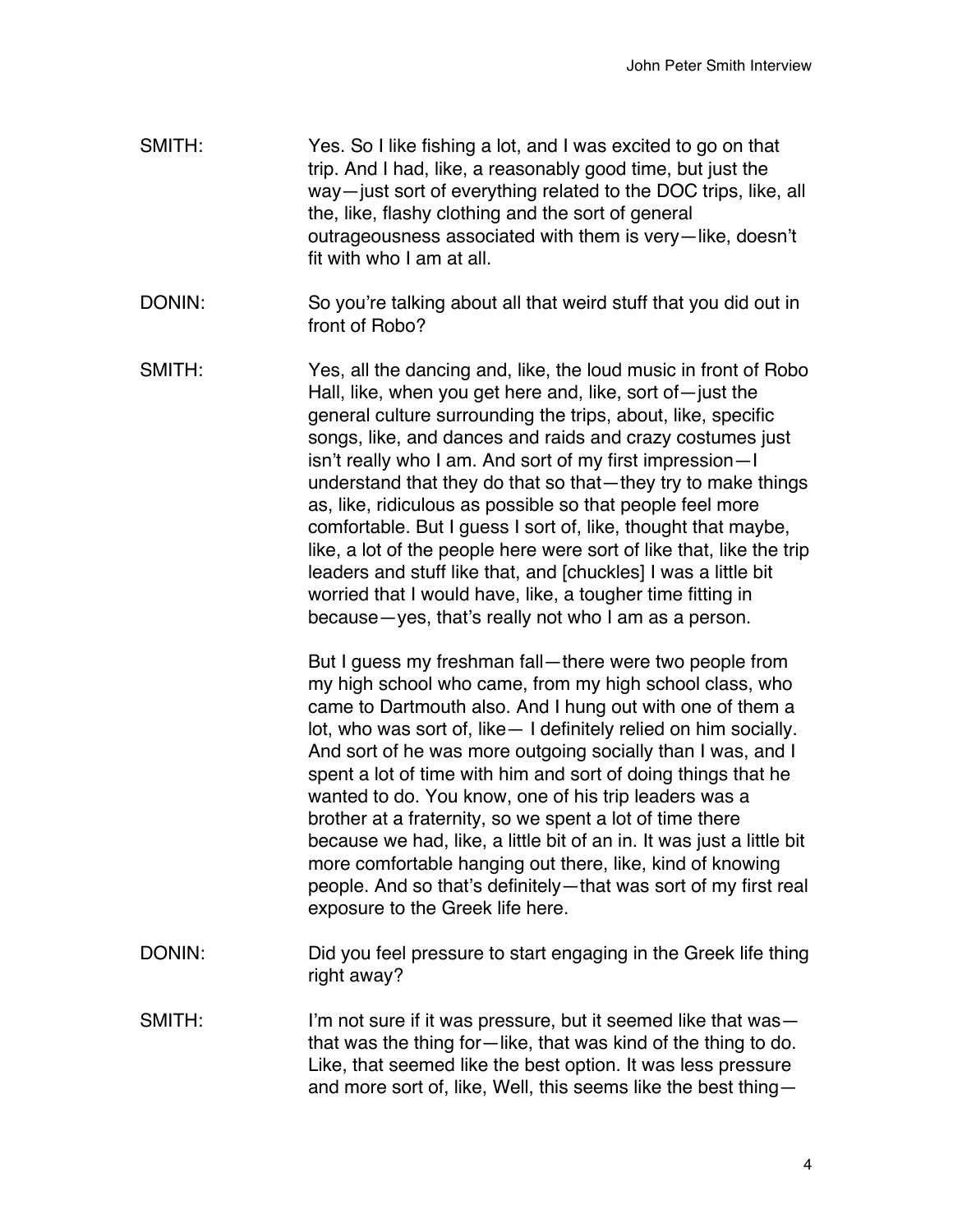the best use of my time socially, the best outlet, kind of, for social interaction, at that point.

And it was a lot easier for me to just kind of, like, go along like, I didn't have to—it was a lot more comfortable for me to just hang out with my friend and go where he wanted to go.

- DONIN: It was almost like he was doing all the work for you.
- SMITH: Yes, he was kind of doing all the work, and I didn't really have to, like, put in quite as much effort.
- DONIN: Right. How about, like, your hall mates?
- SMITH: Yes.
- DONIN: What dorm were you in?
- SMITH: Yes, yes. So I lived in New Hamp, second floor of New Hamp. And, yes, my roommates—I lived in a triple freshman year.
- DONIN: Oof!
- SMITH: One of my roommates was on the cross-country team, and there were a few other cross-country kids in that dorm, and he kind of, like, did his own thing. He was a little bit aloof and not the best roommate, actually.

But my other roommate was this kid, Colin Gentry, from Tennessee, who was an Asian from Tennessee, and my first interaction or correspondence with him on e-mail was this other kid, you know, said he was on the cross-country team, and then [chuckles] Colin said that he really likes video games.

DONIN: [Laughs.]

SMITH: So he had all these video game systems, and he is just a really nice guy and fun to hang out with. So at first it was easier for me to hang out—to spend time with my friend from high school, but eventually—there was one night in the fall where a bunch of our floor mates ended up just, like,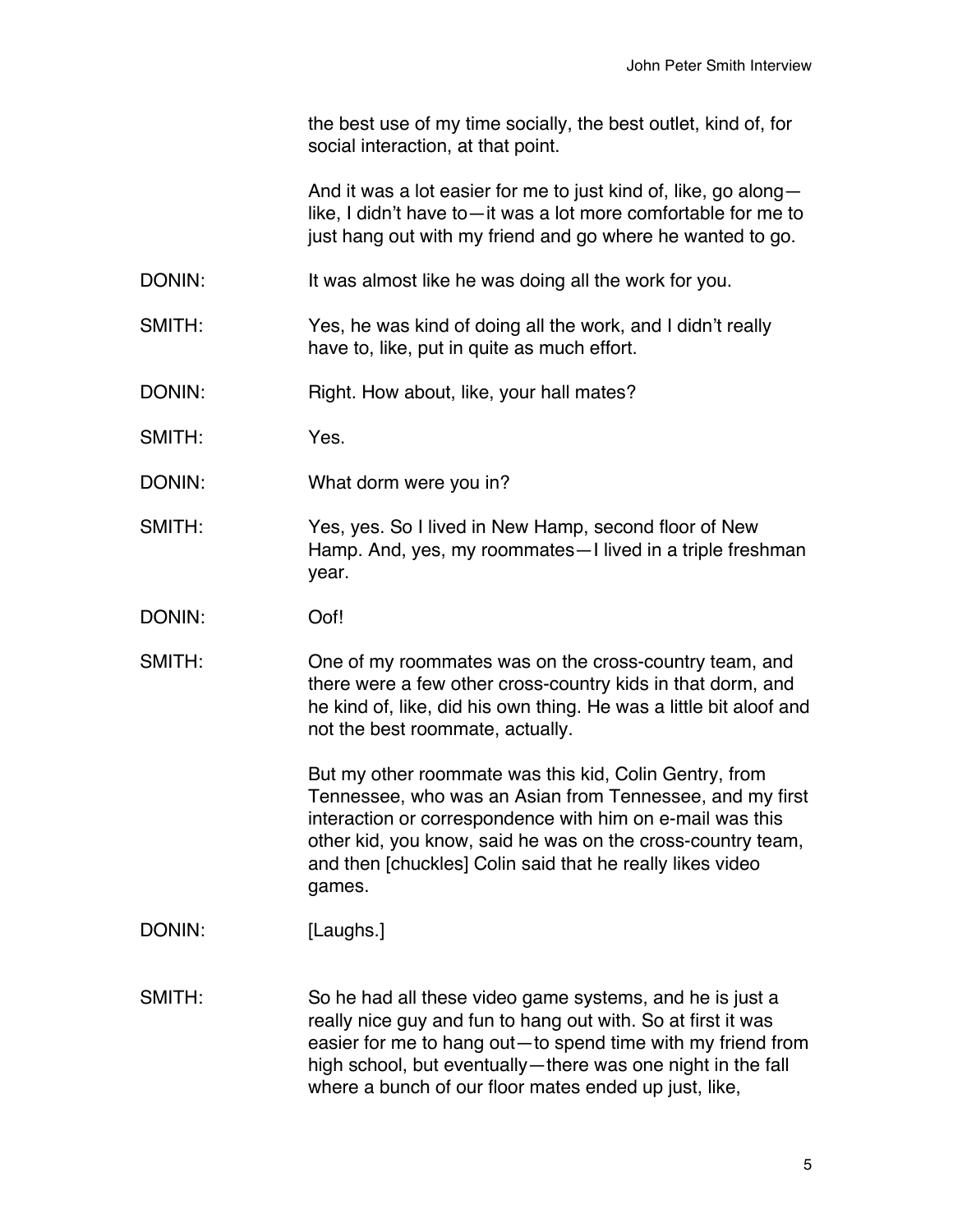hanging out on the floor and drinking a bunch on the floor and just, you know, getting to know each other a lot more, and sort of—that was kind of a turning point, where I became closer friends with my floor mates than I was with—I was spending more time with them than I was with my friend from high school. And so that brought, you know, a much bigger community, and I generally became much better friends with them and developed a lot of close relationships with the people on my floor and spent a lot of time with them during the rest of my time at Dartmouth.

- DONIN: It seems pretty key to a lot of people.
- SMITH: Yes.
- DONIN: Their freshman year, first year floor mates really played a big part in their lives.
- SMITH: Yes, yes. And we definitely had a pretty big identity as—like, our identity was "second floor New Hamp." So it was mostly freshman. There were some—there were a few random upperclassmen there, some of whom we interacted with a fair amount. We had, like, two football players who lived right across the hall from us, and I remember during finals—like, we played a lot of poker on our floor. Like, poker was kind of like a big thing. It was getting really big, like, as a cultural phenomenon around that time, and we played a lot of poker. And some people played online poker, too.
- DONIN: Oh, yes. I remember reading about that.
- SMITH: Yes.
- DONIN: Yes.
- SMITH: Yes. So we got into that. And I remember during finals of our freshman fall, we played a ton of poker. Like, we brought desks out into the hall [chuckles], and it was, like, fairly disruptive to the hall, but these two football players who lived across from us would play with us. So that was fun. They were somewhat part of our community, and, like, I would, you know, say hi to them—you know, at least one of the guys, like, the rest of my time at Dartmouth. Well, I guess he was only here for two or three more years. But generally we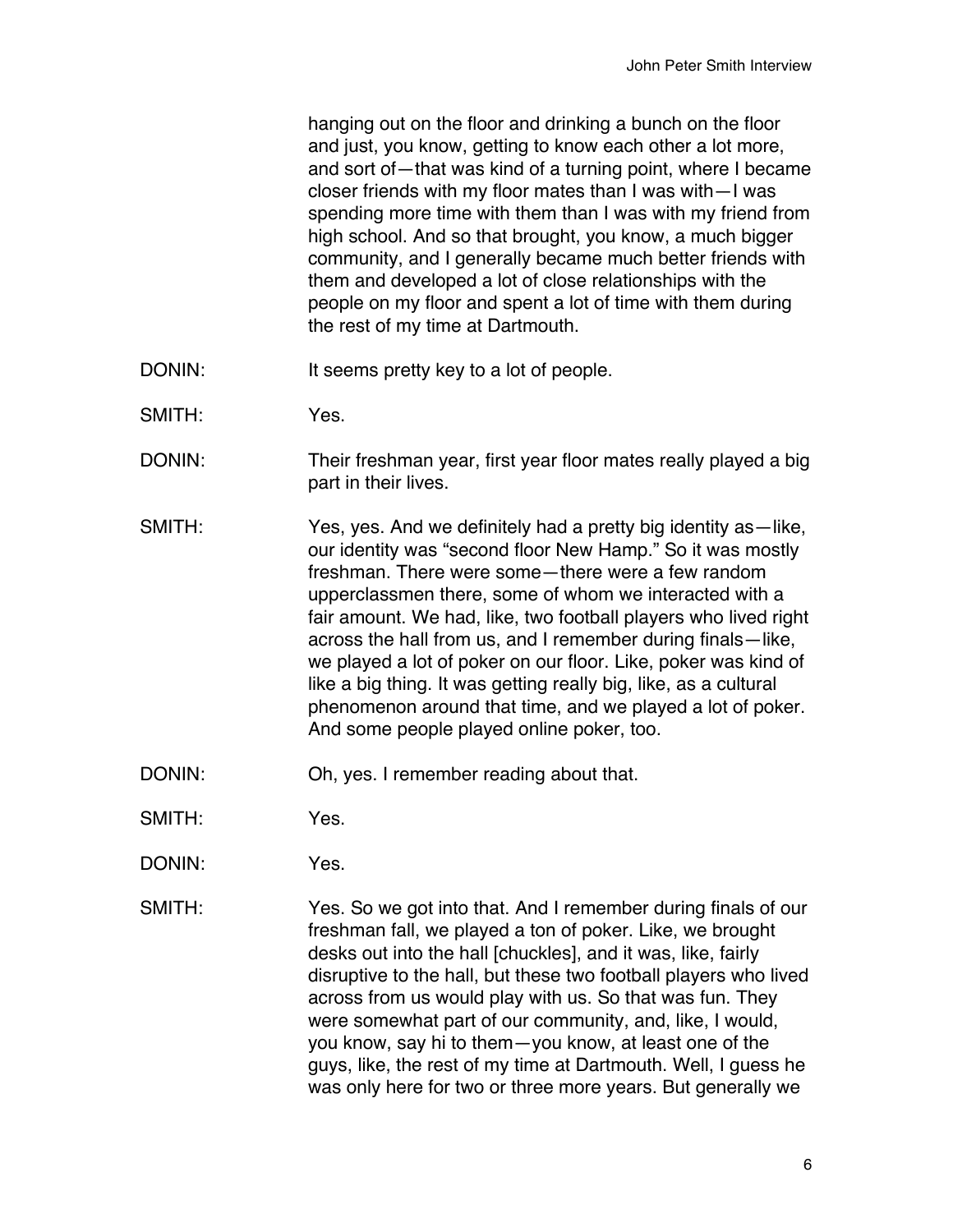had—it was mostly freshmen on our floor, and we had—you know.

- DONIN: Was it co-ed?
- SMITH: Yes, it was a co-ed floor.
- DONIN: Did you find that you steered more towards your own gender or were you able to be friends—
- SMITH: I felt like it was more—there were certain people on the floor who would just, like, generally hang out together, and most of them were guys. But there were some girls, too. I think we generally had more guys on the floor, too. But, yes, there were some girls who were definitely part of the sort of second floor New Hamp group.
- DONIN: Did they play poker and that sort of thing?
- SMITH: No, they didn't play poker, but we would hang out in each other's rooms. We ended up—like, we would watch a lot of movies and stuff, and we ended up eventually building a Pong table that we kept in someone's room.
- DONIN: [Chuckles.]
- SMITH: And, yes, the girls would hang out and play Pong.
- DONIN: Is Pong-I should know this. Is Pong specific to Dartmouth or is that a college, general college thing?
- SMITH: The way it's played at Dartmouth is pretty specific to Dartmouth, so at Dartmouth you play with paddles, and it's more of a game, whereas at other colleges they play Beer Pong.
- DONIN: Beer Pong, yes.
- SMITH: And usually it involves, like, throwing a ball into a cup, whereas at Dartmouth you're—it's a little bit more like Ping-Pong at Dartmouth.
- DONIN: A little more athletic.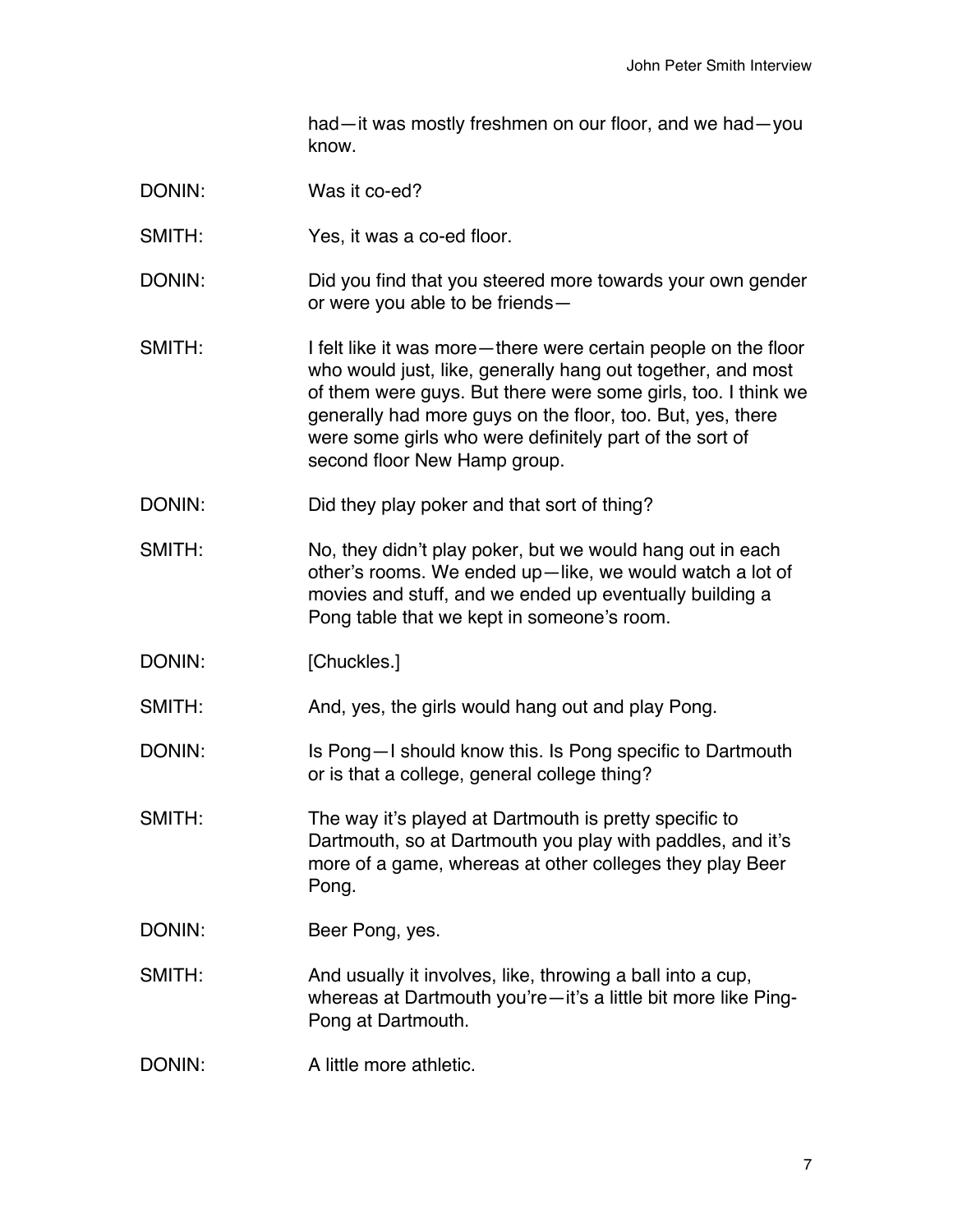- SMITH: Yes. Yes, a little bit more competitive, too.
- DONIN: It requires a little bit of skill.
- SMITH: More enjoyable. Yes, it requires definitely more skill.
- DONIN: I see. Okay.
- SMITH: Yes.
- DONIN: So how about on the academic side? I mean, did you develop any friendships through your classes?
- SMITH: Um, I'm trying to think. A little bit. Like, I would take some some of my friends, mostly from my floor, were in some of my classes, and I would gradually sort of—I was really shy, like bordering on, like, social anxiety disorder shy. And so I had—it was very easy for me to just sort of, like, go with this, like, group that I'd been given and not really push myself to reach out to other people that much. Like, I was happy with the friends that I had kind of been given, first from my high school and from my floor and eventually from my fraternity.

So I didn't reach out that much in my classes. Sometimes I would, you know, meet people, like, through my other friends who were in the same class. But I didn't really develop many friendships or close relationships with people from my classes, themselves. You know, there would be people—like I took Writing 5, like, the intro of writing class that you have to take with this guy on the hockey team who ended up becoming the hockey captain in senior year.

Like, we just took this one class together, but throughout my time at Dartmouth, we would say hi. And a couple of times I ended up—we'd play Pong together or something like that. But in terms of my really close relationships with people, they were either—yes, mostly people from my freshman floor or eventually from my fraternity. Or a couple of people from working at the grill at Homeplate.

DONIN: Oh, yes, student jobs.

SMITH: Yes.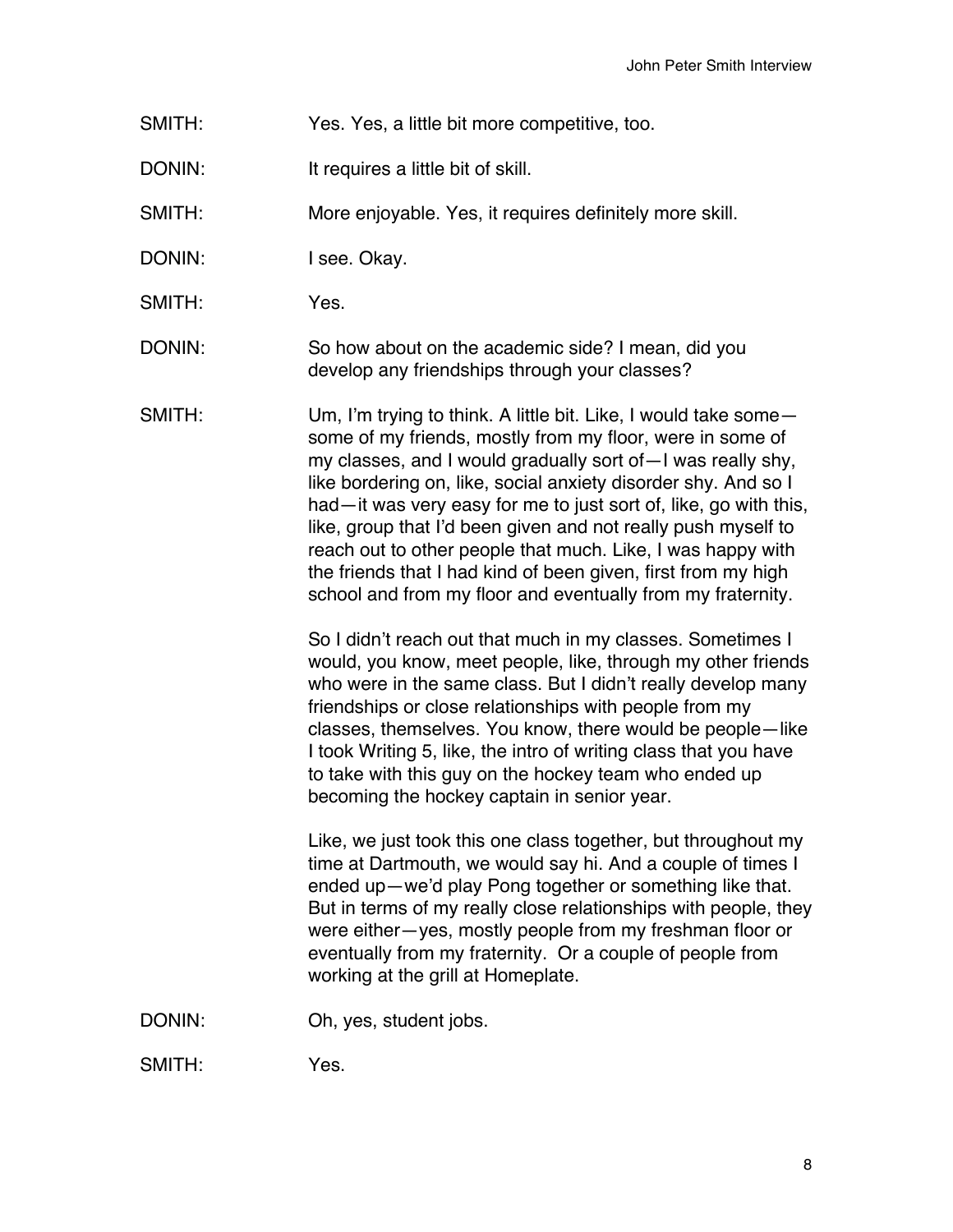DONIN: Yes.

SMITH: Yes.

DONIN: That's a good bonding—place to become friends.

SMITH: Yes, ves, it was.

DONIN: So how do you think you felt about belonging or not belonging here? Especially when you are a self-described shy person. Is it easy to feel you don't belong because you sort of—I don't know how to say this—stay outside—you stay outside the circle a little bit because you're shy?

- SMITH: Yes. Yes.
- DONIN: Does that also give you a feeling of not belonging, as a result of that?
- SMITH: A little bit, I think. I definitely felt like there was this kind of, like, a very visible—like, even within our '09 class there was a very visible group of students, kind of. And some of my friends were, like, part of that group, who were, like, involved with student government or in, you know, some of the popular Greek houses.

So I definitely felt like a little bit on the outside, but I also felt like I was pretty comfortable with the group of friends that I had developed. So it didn't really bother me that much, but I was comfortable with the people that I hung out with and had a good time spending time with them.

- DONIN: Yes. It wasn't your choice to want to be with the so-called popular—
- SMITH: Yes, yes. It just generally wasn't who I was as a person. I wasn't trying to, like, get involved with all these clubs and —I don't know. Like the people who hang out at Collis a lot. [Chuckles.] Like are always in all of these different groups.
- DONIN: The sort of leaders of all the activities—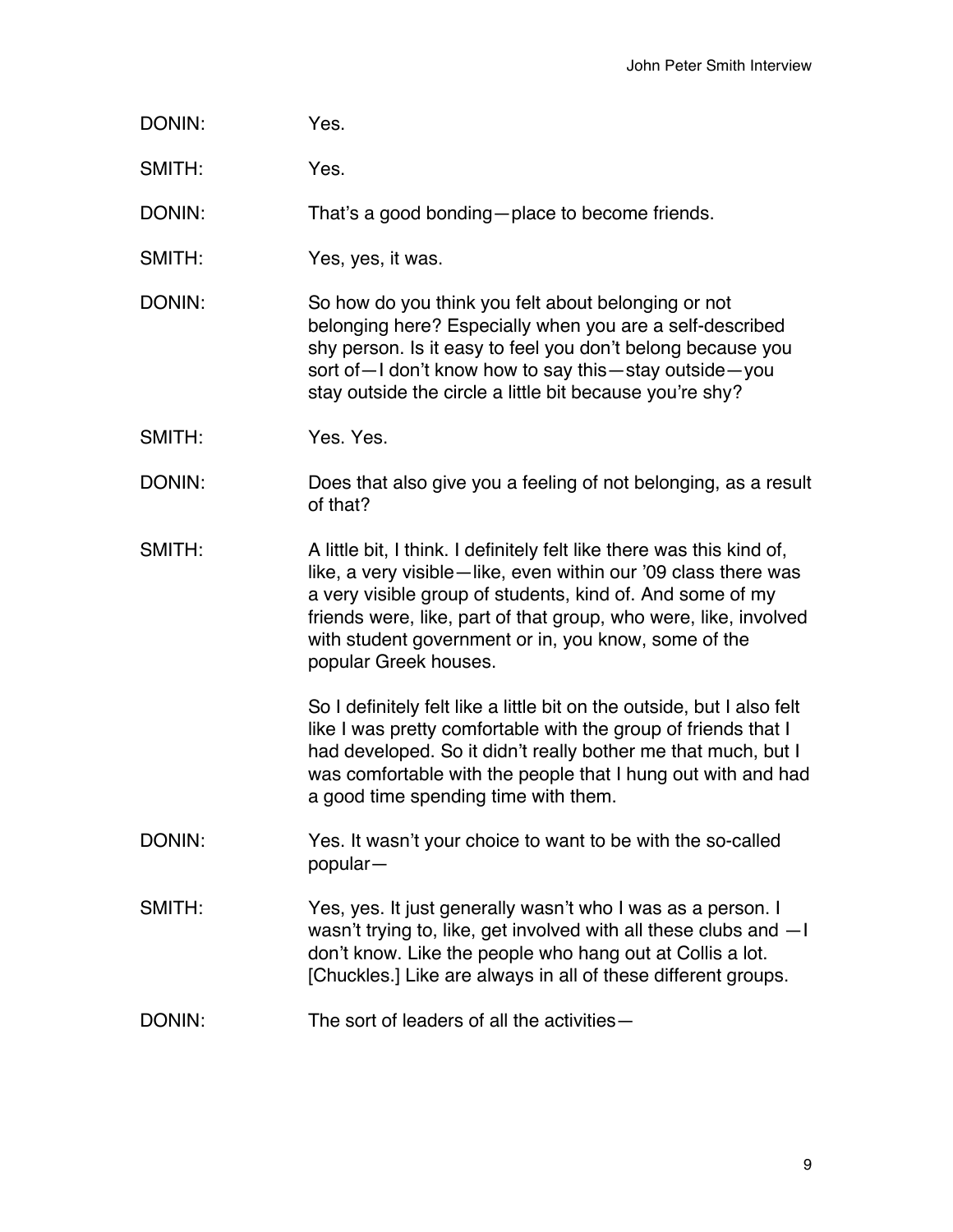- SMITH: Yes, yes, and, like really active with, like, SA and student government and Programming Board and different student groups.
- DONIN: That's just not your thing.
- SMITH: Yes, it just wasn't who I was.
- DONIN: Right, right.
- SMITH: And I understood that and was okay with that.
- DONIN: So how would you describe what your view of a community is, your community? And I'm not saying identifying necessarily who they are but, you know, what does it mean to you and what does it mean to belong to it in terms of your existence here at Dartmouth? (That's a hard question.)
- SMITH: Yes.
- DONIN: On your list of sort of to-do's when you arrived here, was one of them, "I gotta find my group?"—you know, "I gotta find my people"? Or did you let that sort of happen? You used a phrase earlier, "These people had been sort of given to me."
- SMITH: Yes.

DONIN: Which sounds to me more passive than active in terms of who you ended up seeing as your community.

SMITH: Yes. I feel like the—Well, yes, my initial community was my freshman floor, and I don't think that I reached out very well or very much to, like, create the initial relationship with them. But once it had been created, then I definitely put in a lot more effort in strengthening the relationship, I guess. So it was definitely really important to me to have close friends, and I feel like I did develop very close friendships here. But I didn't spend a lot of time and effort, like, searching out who—like, establishing a lot of, like, less strong relationships with people, developing the initial bonds. I didn't spend a lot of time and effort developing the initial bonds. I just—once I had some connections and thought they were people that were pretty compatible with me and with whom I would be, could be pretty good friends, I definitely put in a lot more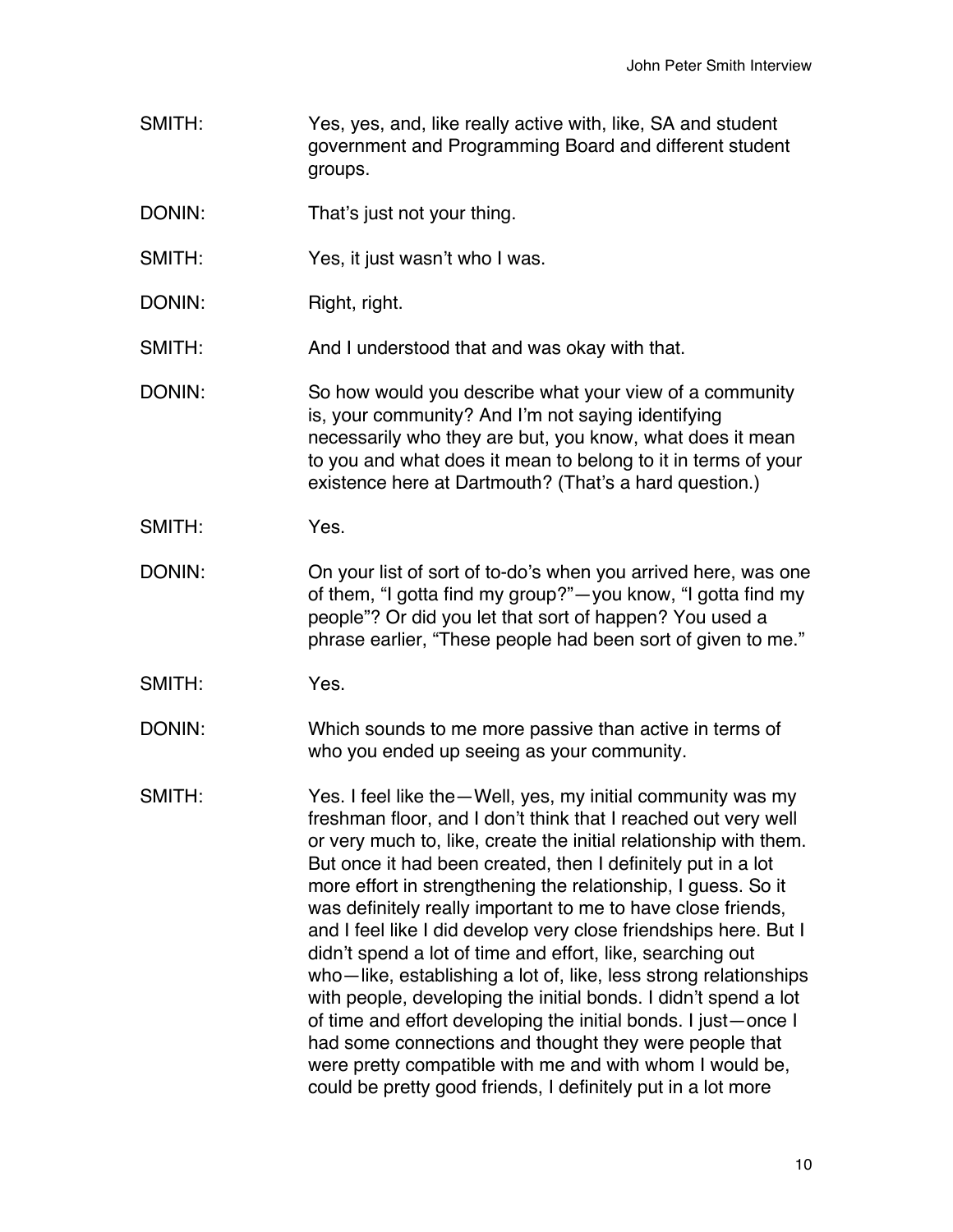effort and time, spending time with them and trying to develop a closer relationship with them.

- DONIN: So being someone who isn't sort of actively recruiting friends, how was it you ended up getting into the whole Greek thing? I mean, isn't rushing exactly about that?
- SMITH: Yes. Yes, it is pretty much about that.
- DONIN: I mean, how did you sort of shop around for a fraternity that felt right? Did somebody introduce you to this particular place?
- SMITH: Yes. Well, I guess my Greek experience was also fairly passive, because I guess I decided not to pledge when I first could, my sophomore fall.
- DONIN: Oh, you didn't.
- SMITH: Yes.
- DONIN: Oh. And you made that decision because?
- SMITH: I had had some issues with drinking my freshman year and sort of wanted to hold off and just, like, wasn't ready to make that commitment, I think. And also, I hadn't really established, like, a good bond. I'm not sure that I would have, like, gotten a bid at any houses because I'm not sure I had developed close enough relationships, but I think it was more just, like, I didn't feel like it was the right— I needed to sort of, like, kind of get my life in order before I made that decision to join a fraternity, because I'm not sure—I don't think I was sure that I wanted to join one my sophomore fall.
- DONIN: So you're allowed to go back and try again?
- SMITH: Yes. So I didn't rush anywhere sophomore fall, but most of my friends did. And, yes, so then you can rush any time after you're—
- DONIN: Oh, I see.
- SMITH: — any time after your sophomore fall.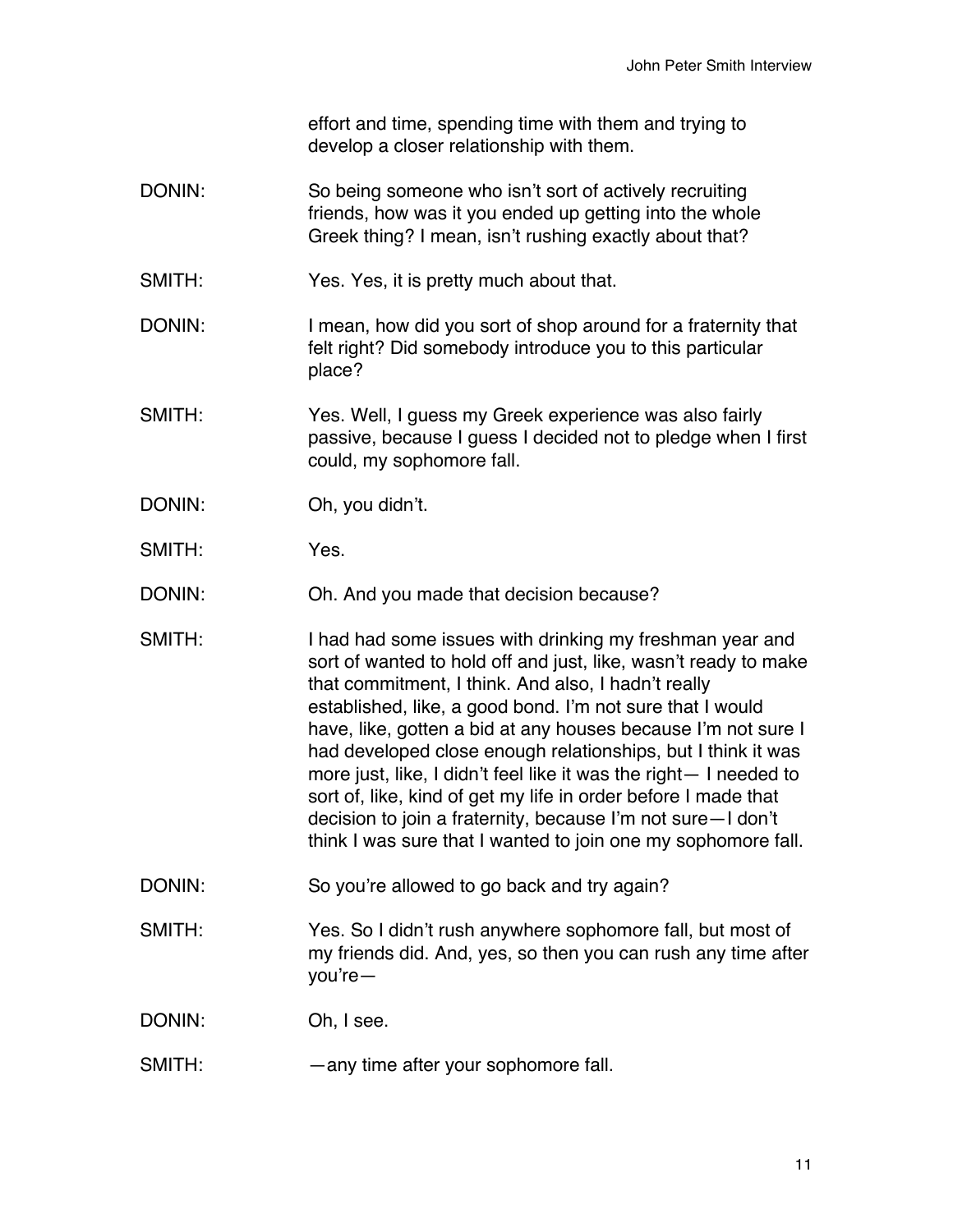| DONIN: | Oh.                                                                                                                                                                                                                                                                                                                                                                                                                                                                                                                                                                                                                                                                                                                                                                   |
|--------|-----------------------------------------------------------------------------------------------------------------------------------------------------------------------------------------------------------------------------------------------------------------------------------------------------------------------------------------------------------------------------------------------------------------------------------------------------------------------------------------------------------------------------------------------------------------------------------------------------------------------------------------------------------------------------------------------------------------------------------------------------------------------|
| SMITH: | So, yes, actually my freshman roommate ended up joining<br>our fraternity his senior fall.                                                                                                                                                                                                                                                                                                                                                                                                                                                                                                                                                                                                                                                                            |
| DONIN: | Oh!                                                                                                                                                                                                                                                                                                                                                                                                                                                                                                                                                                                                                                                                                                                                                                   |
| SMITH: | Yes. That's very rare, but you can do that.                                                                                                                                                                                                                                                                                                                                                                                                                                                                                                                                                                                                                                                                                                                           |
| DONIN: | So talk about being an outsider. All your friends were<br>rushing, and you weren't.                                                                                                                                                                                                                                                                                                                                                                                                                                                                                                                                                                                                                                                                                   |
| SMITH: | Yes. Well, I actually had one other friend, so I lived in-my<br>sophomore year, I lived in Mid-Mass in a quad. And two of<br>my roommates pledged Psi U and one of them pledged AD,<br>so they all had pretty intense pledge terms in terms of time<br>commitment and drinking and other-generally, it took up a<br>lot of their time. But there was—three of our friends lived two<br>floors down from us, and one of the guys in that room had to<br>take a term off his freshman year, so he wasn't allowed to<br>pledge until his sophomore winter. So I spent a lot of time<br>hanging out with him while our other friends were doing<br>fraternity stuff. And then having friends who are pledging sort<br>of made it easier to hang out at fraternities, too. |
| DONIN: | Ah. Yes.                                                                                                                                                                                                                                                                                                                                                                                                                                                                                                                                                                                                                                                                                                                                                              |
| SMITH: | So it just made it a generally more comfortable place to be.                                                                                                                                                                                                                                                                                                                                                                                                                                                                                                                                                                                                                                                                                                          |
| DONIN: | So you're welcome in these places, even though you're not<br>pledging or-                                                                                                                                                                                                                                                                                                                                                                                                                                                                                                                                                                                                                                                                                             |
| SMITH: | Yes.                                                                                                                                                                                                                                                                                                                                                                                                                                                                                                                                                                                                                                                                                                                                                                  |
| DONIN: | Oh.                                                                                                                                                                                                                                                                                                                                                                                                                                                                                                                                                                                                                                                                                                                                                                   |
| SMITH: | Yes. I mean, depending-yes.                                                                                                                                                                                                                                                                                                                                                                                                                                                                                                                                                                                                                                                                                                                                           |
| DONIN: | As long as you've got a friend there or something.                                                                                                                                                                                                                                                                                                                                                                                                                                                                                                                                                                                                                                                                                                                    |
| SMITH: | Yes, yes. I mean, generally I feel like the Greek houses here<br>are pretty welcoming places as long as you're not being<br>hostile towards them.                                                                                                                                                                                                                                                                                                                                                                                                                                                                                                                                                                                                                     |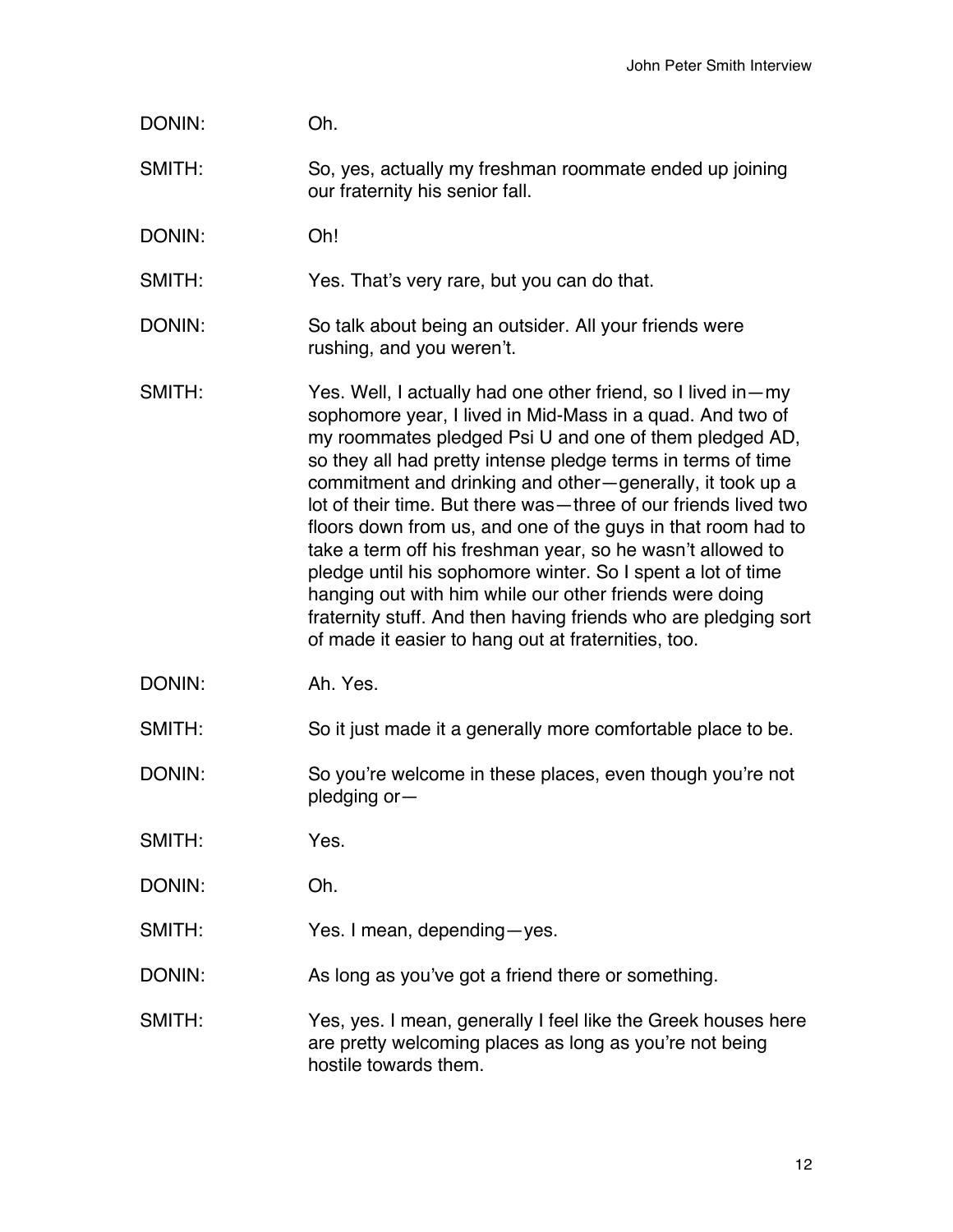- DONIN: Right. So at that point, were you sort of weighing the pros and cons of being affiliated or unaffiliated, or whatever the term is they use?
- SMITH: A little bit, but I think it was more just seeing—it seemed like my friends who were pledging houses were having a lot of fun, and they were developing really close bonds with the other members of their pledge classes. So I think seeing other people, my close friends going through the pledging process definitely made me feel like it was something that I wanted to do and I wanted to have these close relationships.

And being in a fraternity is—like, in terms of kind of being given a community—like, a fraternity becomes your community. Definitely it did for me, and I feel like it does for a lot of people here. So given the fact that I was shy—like, a fairly shy person, it was definitely something that I wanted to do, to have kind of this built-in network of support throughout the rest of my time here. So it definitely made me want it more. It was just a matter of figuring out where I wanted to go.

- DONIN: And how did you do that?
- SMITH: So I sort of had two houses that I was deciding between. Most of my friends from freshman year had pledged Psi U, and then a couple of them had pledged Alpha Chi, so I spent most of my time between—at those two houses, because that's where most of my friends were.

And it was weird, because I felt like, I guess, Alpha Chi was, like, a better fit for me in terms of personality—

DONIN: Of the?

SMITH: Of the brothers, sort of. Just the general feel of the house. But I had more closer friends at the time who had pledged Psi U. So my sophomore winter, I guess, I decided to pledge Psi U. I didn't think there was — one of my friends who was in Psi U told me that I probably wouldn't get a bid because some of the older brothers didn't like me because I basically didn't fit into, like, their idea of what the house should be. They were probably—they were right. But I did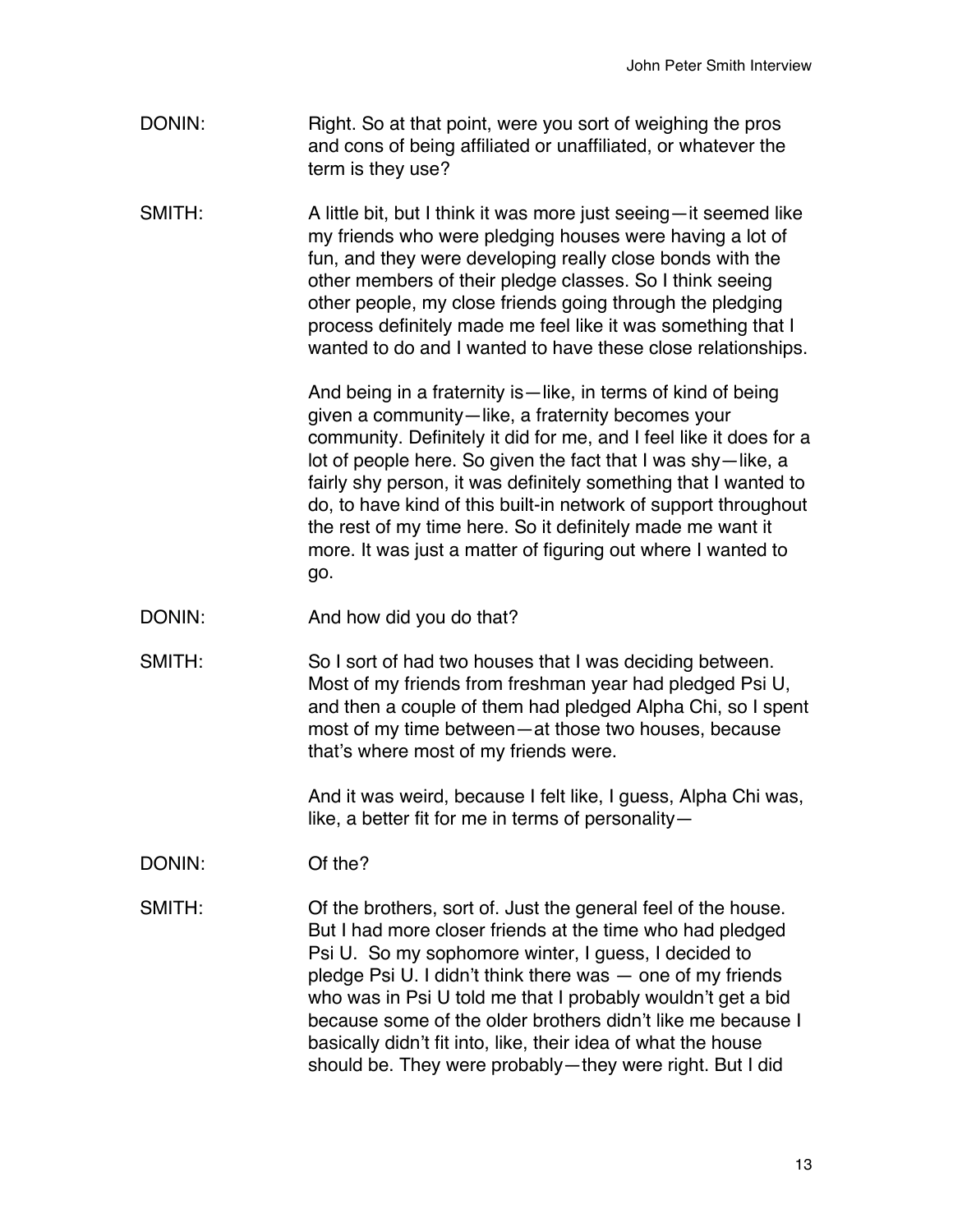have a lot of good friends there. But I decided to rush there, and I got a bid, which I was pretty excited about.

But, at the same time, I was still kind of struggling with this decision about where to join and whether to join. I didn't feel great about just how my time at Dartmouth was going, I guess, especially academically and also, being shy, that I wasn't—I felt like that was prohibiting me from sort of taking advantage of all the resources that Dartmouth has. And, you know, like not participating in classes and stuff like that. I would just kind of let that shyness govern my decisions a little bit too much.

So right after rush my sophomore winter, I decided to withdraw from Dartmouth. Like, I left Dartmouth for a term.

- DONIN: Oh, really?
- SMITH: Yes. And just decided that I needed to sort of, like, get things together and figure out basically what I wanted from Dartmouth—like, make sure that Dartmouth was where I wanted to be, that it was the best place for me, academically and socially, and if it was the right place for me, figure out exactly what I wanted to get out of my time there, the rest of my time there, I guess.
- DONIN: How mature of you!
- SMITH: Uh!
- DONIN: So many students just go through because you go through, without any thought at all.
- SMITH: Yes. That's kind of one way of looking at it, but it also—I think part of it, too, was kind of, like, running away from, like, these problems. Like, I had, a class where I was going to have to have to participate. Well, I was taking a class that term where I was going to have to participate in class a lot and there were a lot of upperclassmen and it was kind of intimidating. And so I almost—Sometimes I think that I was just kind of, like, running away from my problems, sort of, instead of actually having to deal with them, that I just decided to, like, drop everything and go away.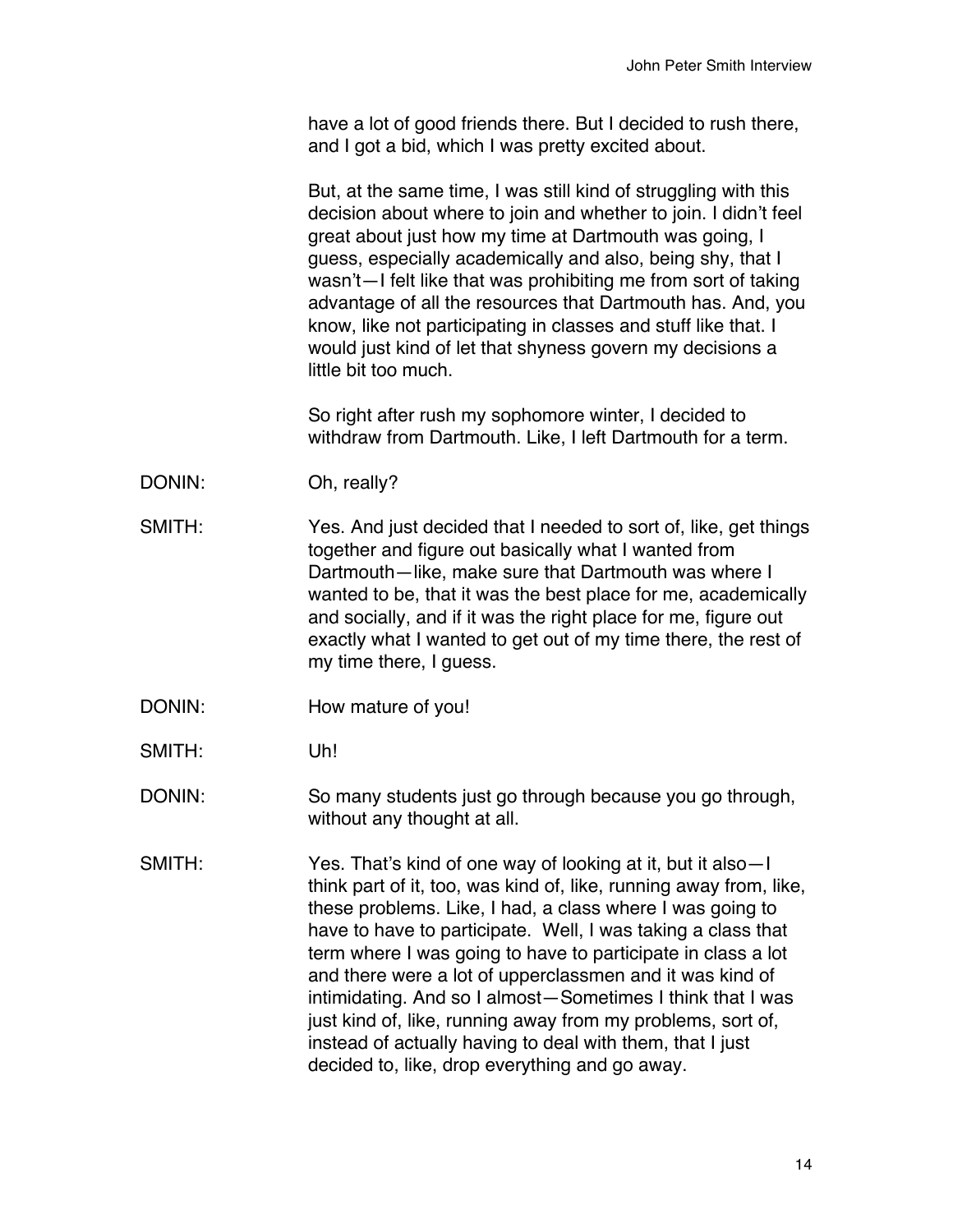## DONIN: So did it help?

SMITH: I think so, yes. Yes, I just went home for a term and I spent a bunch of time volunteering at a food shelf and just trying to figure out what I wanted to do. And I realized that I really missed my friends and that was kind of what made me, like, really sure that I wanted to come back and this was the place that I wanted to be. I didn't have a ton of friends at the time, but I had some really close friends, and I wanted to spend, you know, another two and a half or three years hanging out with them.

- DONIN: You initially said you were attracted by the academics. How was that—I mean, aside from the fact that you were terrified of this one class, how was that working out for you, the academics?
- SMITH: It was working out all right. I mean, my grades were fine, but I don't think that I was working—I wasn't putting a ton of effort into my classes, and I definitely—I was spending too much time, probably, drinking and on the social side of things and not enough of my energy on academics. And I think that that gave me less confidence in myself academically, that I started to become, like, a little bit intimidated by—you know. Because I was around so many other really, really smart students.

In high school I had pretty much always been, like, one of the smartest kids, and things were very easy for me. So things became a little more difficult. And, on top of that, I wasn't preparing myself as well as I could, so I had just kind of, like, settled into, not mediocrity but something close to mediocrity, kind of. Or that's how I felt about myself, that I wasn't really, like, trying as hard as I could and, like, getting the most out of it. Definitely not getting the most out of it academically.

And that contributed, I think, to my decision to want to leave, was just feeling, like, a little bit intimidated because of sort of the academic environment, not that it's a competitive environment. I think that the feeling was more like manufactured by my psyche than, like, a reflection of the environment at Dartmouth, I guess. It wasn't, you know, any actual interactions that happened that made me feel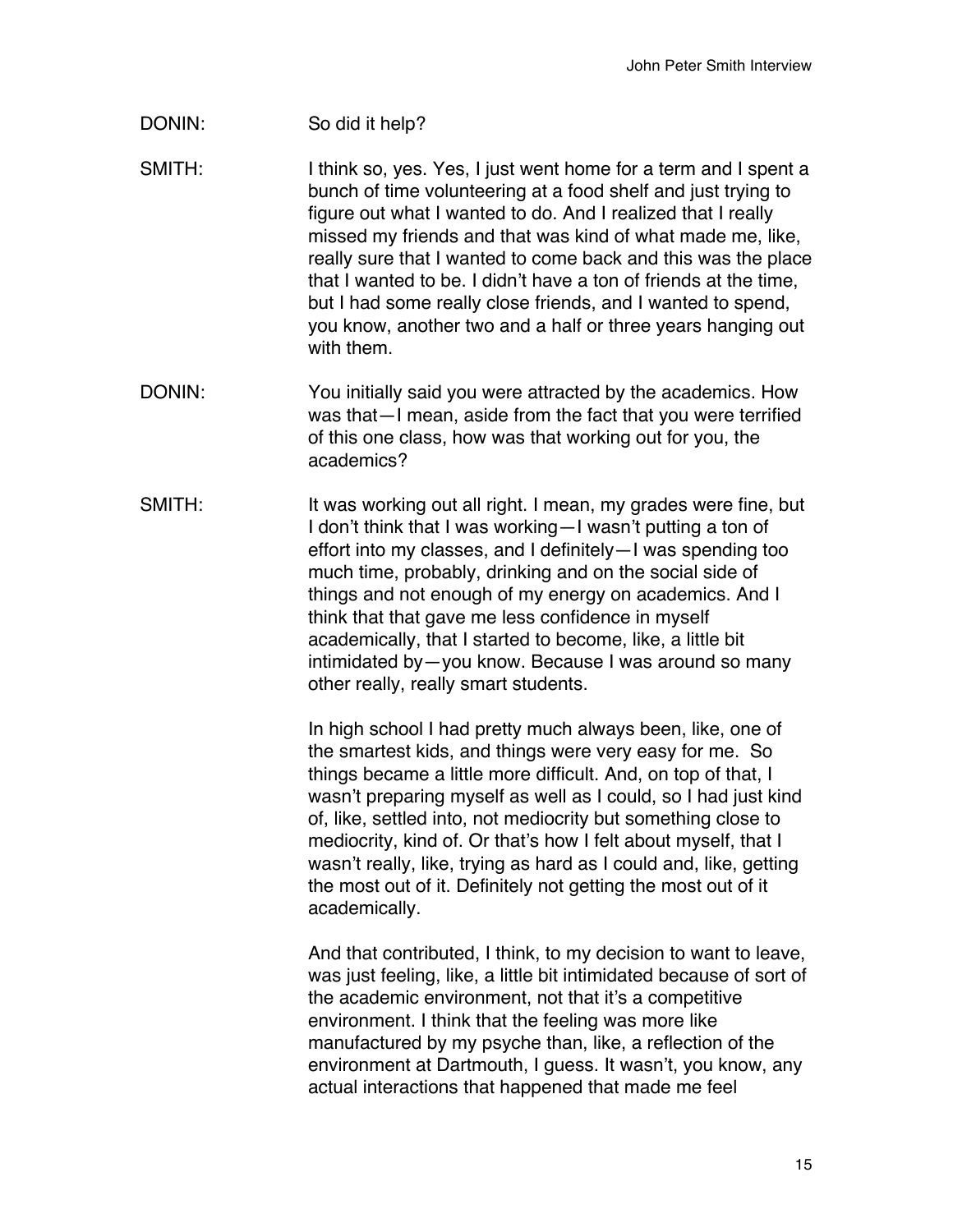intimidated by the academic environment or my classes. Yes, there weren't any real experiences that the feeling was based off of. It was more just—yes, how I felt sort of mentally and sort of like a cycle of—like, kind of like a downward spiral of thought, a downward spiral of thought process, sort of—if that makes sense.

- DONIN: But you must be a pretty smart guy if you can just cruise along here and not work 100 percent and still do okay in your classes.
- SMITH: Yes. Well, it's—yes, academics are kind of weird at Dartmouth. I feel like—people talk about, like, grade inflation with some of the Ivies or some of, like, the better schools. And a lot of the classes that I was taking, the professor would set the median grade at, like, a B-plus. So, you know, I feel like I took a bunch of classes where kids weren't trying very hard. It became pretty easy to get a median grade, and a median grade wasn't a bad grade. So it was kind of easy to get, like, decent grades without necessarily learning a lot.
- DONIN: So when you came back, had your motivation level changed based on the fact that you wanted to be here with your friends?
- SMITH: Yes. Yes, well, it's interesting, I guess. When I came back, I lived in a single in Topliff, which is kind of, like, out of the way. I wasn't close to anyone that I knew.
- DONIN: Was that on purpose?
- SMITH: Yes. Yes, kind of. I wanted to be able to—I decided—I'm pretty sure I didn't drink at all that term, and I just wanted to be able to focus on sort of doing well academically. And I didn't have—I remember that term—I don't think I had, like, my first choice of classes because when I came back, basically people had already chosen their classes, so I was like, [snaps fingers several times] just taking what wasn't full, what I could get into.

I don't remember all the classes I took that term, but I remember I took, like, an environmental studies class, which was the first environmental—FNVS class that I had taken.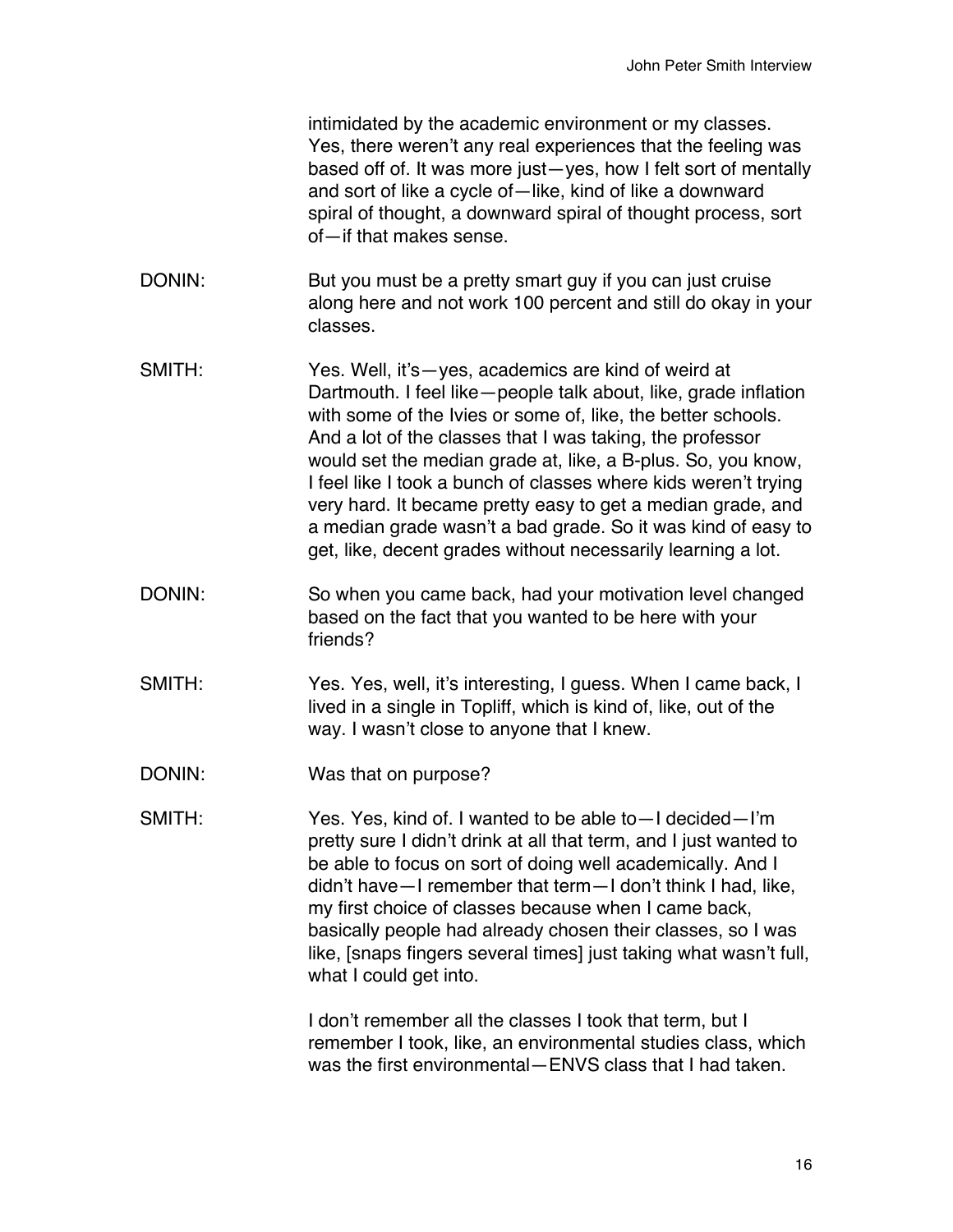And I got pretty into that academically. So that was kind of a new pursuit for me, or a new interest for me academically.

But—I guess I'm sidetracking a little bit, but, yes, I wanted to focus on academics. Like, not drink and just prove to myself that if I concentrated on doing well academically, that I could and that I, like, belonged here academically, too, I guess.

- DONIN: So how did your community greet the new John Smith, who didn't drink and who was studying a lot?
- SMITH: Yes. They—I think they definitely understood why I was doing that and were pretty supportive. A bunch of my friends lived in that quad in Mid-Mass. They were still living there. And that was kind of a room where we all hung out and played video games and stuff like that. So I still spent a fair amount of time hanging out with them, and I felt like I had a big enough group that my decision not to drink didn't really— I still had people to hang out with and that it didn't have that big of a negative impact on me socially. Yes, my friends were all pretty supportive of me and, like, realized that I had taken, like, a pretty drastic step in withdrawing from the college for a term.
- DONIN: Now, you managed to make up all your classes, though, because you graduated on time, right?
- SMITH: Yes. Yes, I actually—I took one less off term eventually.
- DONIN: Oh, I see.
- SMITH: But I could have taken another off term anyway. I took a few four-class terms, and I got some—I had a couple of AP credits, I think, coming in.
- DONIN: Oh, I see.
- SMITH: So that was—
- DONIN: Right.
- SMITH: Worked out for me in terms of the credits and satisfying all that stuff.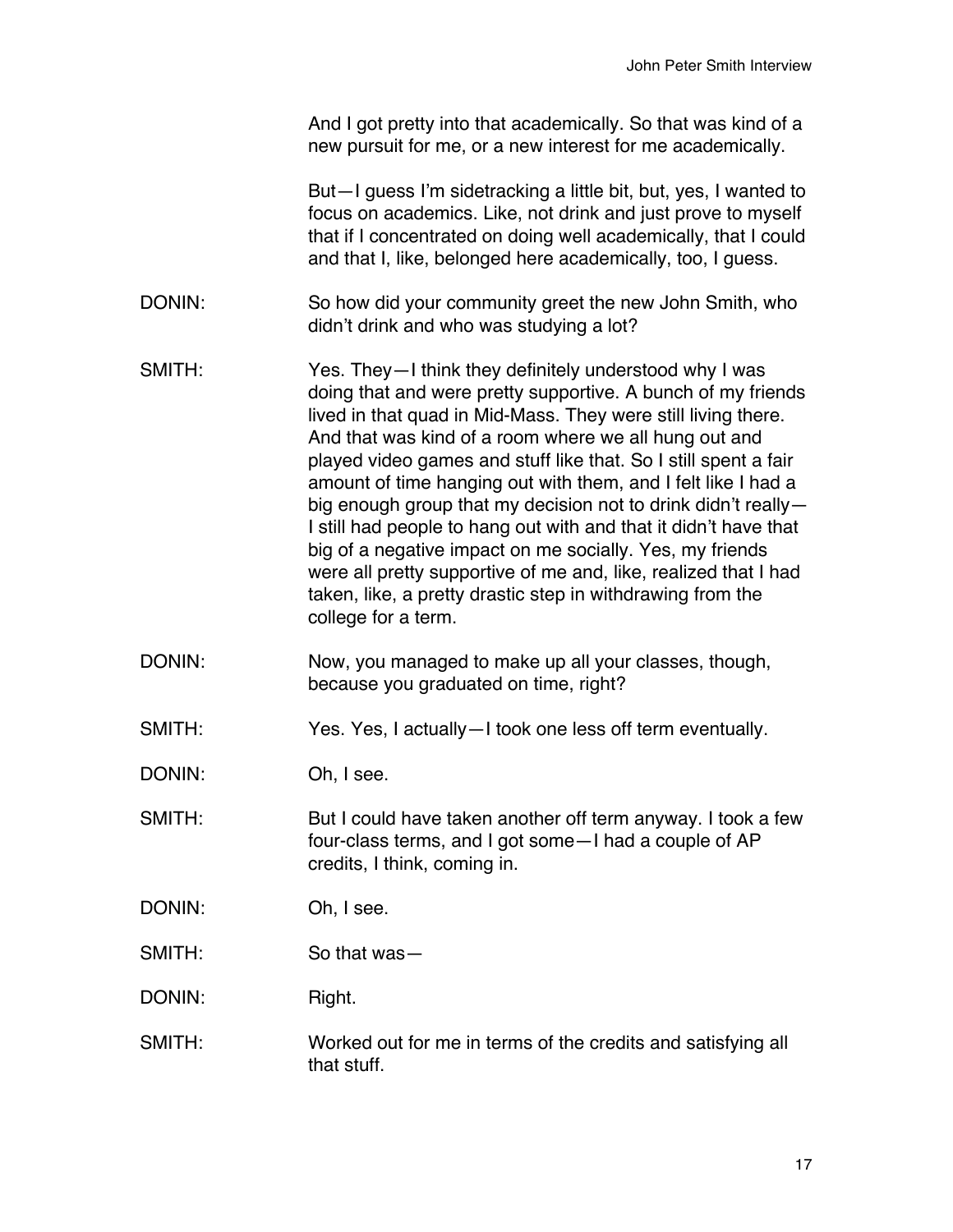- DONIN: So when did you finally—what do you call it? Rush?
- SMITH: Not till my junior fall. So I was here—I came back to Dartmouth my sophomore spring, and then I was here sophomore summer, which is—sophomore summer is kind of, like, a weird time to be—it was a little bit weird for me to be here sophomore summer, thinking that I kind of should have been in a fraternity but wasn't, because most of my good friends—I did have a—I lived with a couple of good friends, who weren't in houses. But I felt like most of my friends were in houses, so it was kind of weird, because sophomore summer you're spending—you know, you all live together in the same house and develop really close bonds with your fraternity class. So I definitely felt a little bit weird, like a little bit of an outsider, sort of, that sophomore summer.
- DONIN: Because they were all bonding in the fraternities.
- SMITH: Yes. But, at the same time, I spent a lot of time hanging out with some of my friends in fraternities, and sort of over the course of the summer, it became clear that I definitely did want to join a fraternity and, yes, I wanted to join—not Psi U, where I had rushed before, but Alpha Chi, where I was just more comfortable with the people. I felt like they were—I had more in common with them, kind of, and just the general environment fit me a little bit better, and I was very comfortable there. It was not an intimidating environment at all, and that was really important to me, given sort of my social anxiety.

So over the course of the summer—yes, I just became pretty sure that I wanted to rush. I developed more relationships with some of the other members of the '09 class who were in this fraternity, and junior fall I decided to rush, which was a little bit weird because everyone else who was rushing was a year younger than I was. So some of the older members of the—some of the older brothers, like, didn't think that I should get a bid because it would be weird for the '10s who would be rushing to have a ʻ09 in their rush class.

DONIN: Why?

18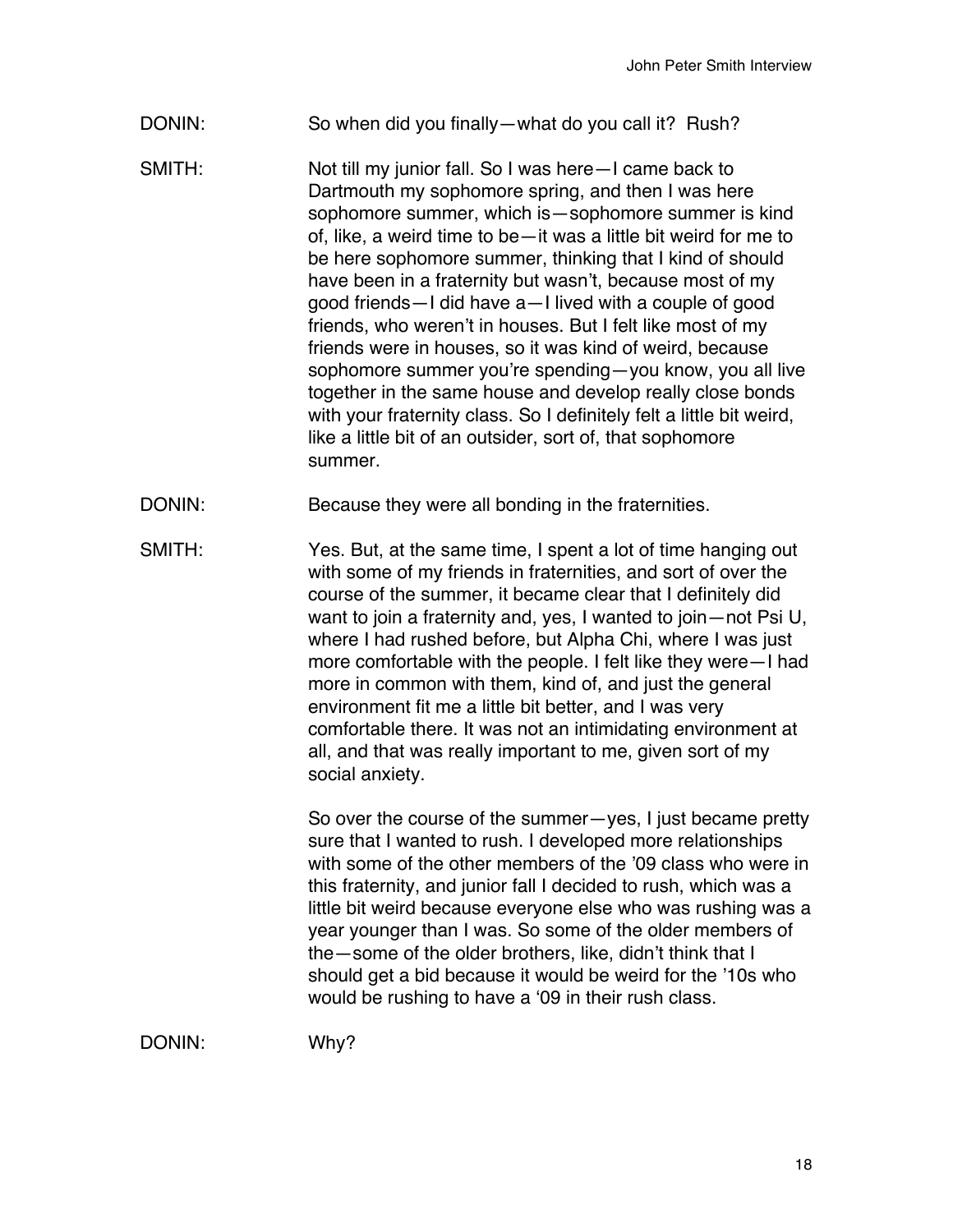| SMITH: | Just because - I mean, I didn't - normally, I feel like with<br>pledge classes that they sort of already know each other;<br>they're already a group of friends. And I knew no one else. I<br>knew pretty much none of the '10s who were rushing this<br>fraternity. So I feel like my rushing experience-both my-<br>was very strange. Like, I rushed late, and I rushed twice, and<br>I got bids twice. But both times when I rushed, it was very<br>stressful, and, like, I thought that I might not get a bid. |
|--------|--------------------------------------------------------------------------------------------------------------------------------------------------------------------------------------------------------------------------------------------------------------------------------------------------------------------------------------------------------------------------------------------------------------------------------------------------------------------------------------------------------------------|
| DONIN: | Both times?                                                                                                                                                                                                                                                                                                                                                                                                                                                                                                        |
| SMITH: | Yes, both times.                                                                                                                                                                                                                                                                                                                                                                                                                                                                                                   |
| DONIN: | It's bad enough to do it once-                                                                                                                                                                                                                                                                                                                                                                                                                                                                                     |
| SMITH: | Yes.                                                                                                                                                                                                                                                                                                                                                                                                                                                                                                               |
| DONIN: | - but to go through it twice.                                                                                                                                                                                                                                                                                                                                                                                                                                                                                      |
| SMITH: | Yes, it was kind of stressful. So I was pretty excited when it<br>was over with, my junior fall, and I rushed Alpha Chi and got<br>a bid and began the process of pledging.                                                                                                                                                                                                                                                                                                                                        |
| DONIN: | And that's - I mean, in terms of Dartmouth life, isn't that sort<br>of the ultimate insider experience, is to be welcomed into-                                                                                                                                                                                                                                                                                                                                                                                    |
| SMITH: | Yes.                                                                                                                                                                                                                                                                                                                                                                                                                                                                                                               |
| DONIN: | -the brotherhood, so to speak?                                                                                                                                                                                                                                                                                                                                                                                                                                                                                     |
| SMITH: | Yes, I think so. Sort of - you know that for the rest of your<br>time there, if you want to, if you want it, you have this built-in<br>community that'll sort of support you. It's pretty easy to<br>maintain or develop, like, close relationships with the other<br>brothers in your class, if that's what you want.                                                                                                                                                                                             |
| DONIN: | And did that remain your unit of community for the rest of<br>your time at Dartmouth?                                                                                                                                                                                                                                                                                                                                                                                                                              |
| SMITH: | Yes. Yes, it definitely was my main source of friends. And I<br>actually became really close with the members of my<br>fraternity class in the year below me, whom I pledged with. A<br>lot of them are some of my best friends, still, right now.                                                                                                                                                                                                                                                                 |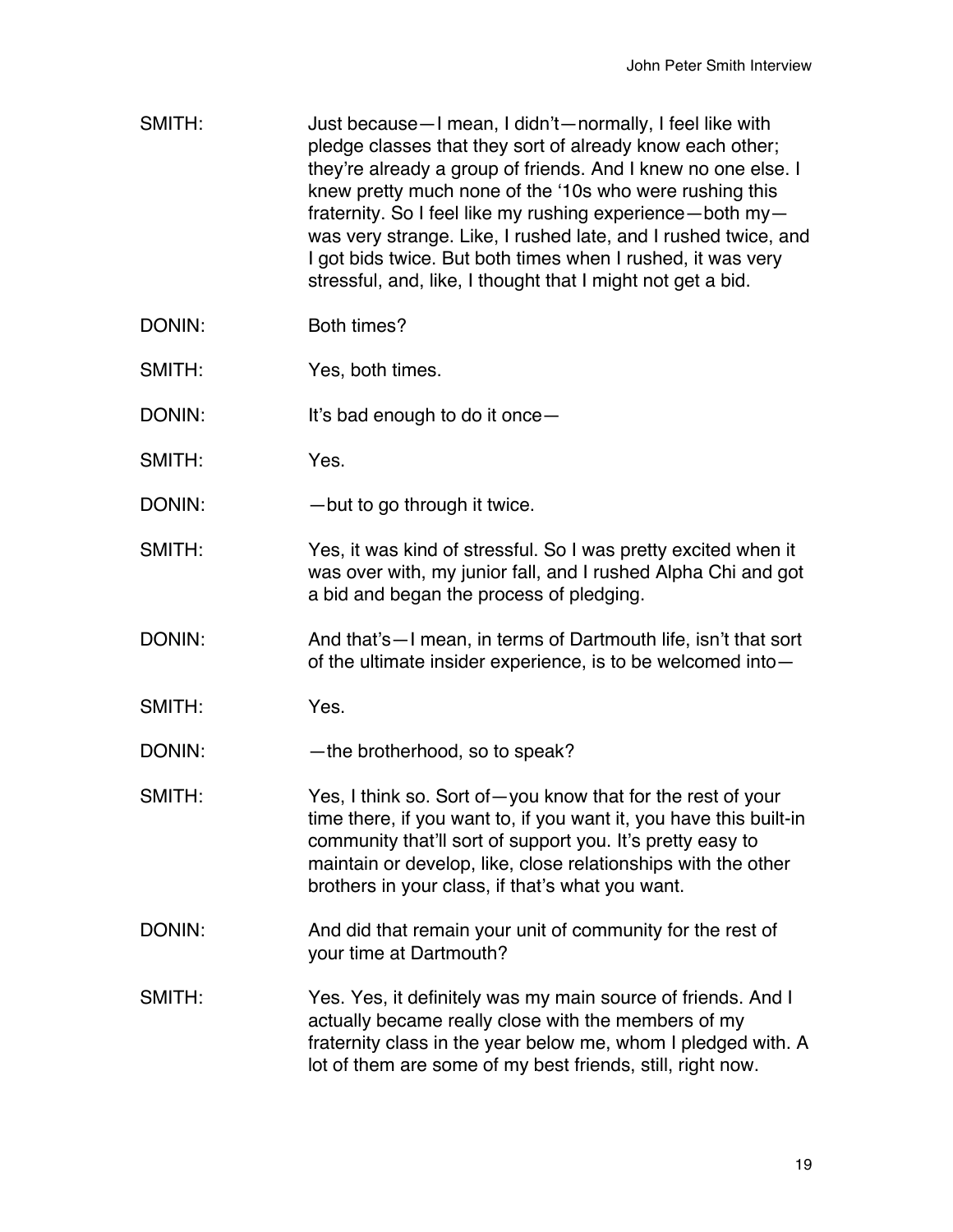- DONIN: So it's remained—I mean, this community that you developed here is still intact, so to speak.
- SMITH: Yes. Yes, it's obviously not as strong as it was when we were here, because people are all over the country, all over the world, actually, I guess, but—yes, they're my main—my closest friends right now, three or four years after I graduated, are, yes, the members of my fraternity.
- DONIN: What does the experience of going through that and putting yourself really out there to ask to be selected for this group and to have been successful at it not once but twice—how has that impacted you personally? I mean, even though it was stressful going through it, the rewards are huge, especially for someone who identifies as being shy.
- SMITH: Yes. Yes, it definitely—I mean, I felt like it was more just like a relief than anything else because it as something that I wanted so much, and there was just this uncertainty. And I guess at first—at first I did feel a little bit—as a pledge, I did feel like a little bit of sort of an outsider, just because I was a year older than all the other members of the class and most of them knew each other or at least knew some of the other people, but I didn't know any of them, really.
- DONIN: Within that group of Alpha Chi, is the identity more with Alpha Chi or is the identity more with the class that you're assigned to?
- SMITH: I think it depends. It depends on the person. Like, I think some people would identify more with, like, the overall organization and less within the class, but I think it's even more—I guess more with the class.
- DONIN: Really!
- SMITH: Yes, within the—like, even I feel like within a fraternity, I think oftentimes there can be sort of, like, conflict between classes. I know in our fraternity, like, there were some issues between the ʻ09s and the ʻ08s especially. I guess there were issues between—there was a little bit of animosity between the ʻ10s and the ʻ08s also. And I know that that seemed to be the case in some other fraternities also, that sometimes especially classes next to each other sometimes don't get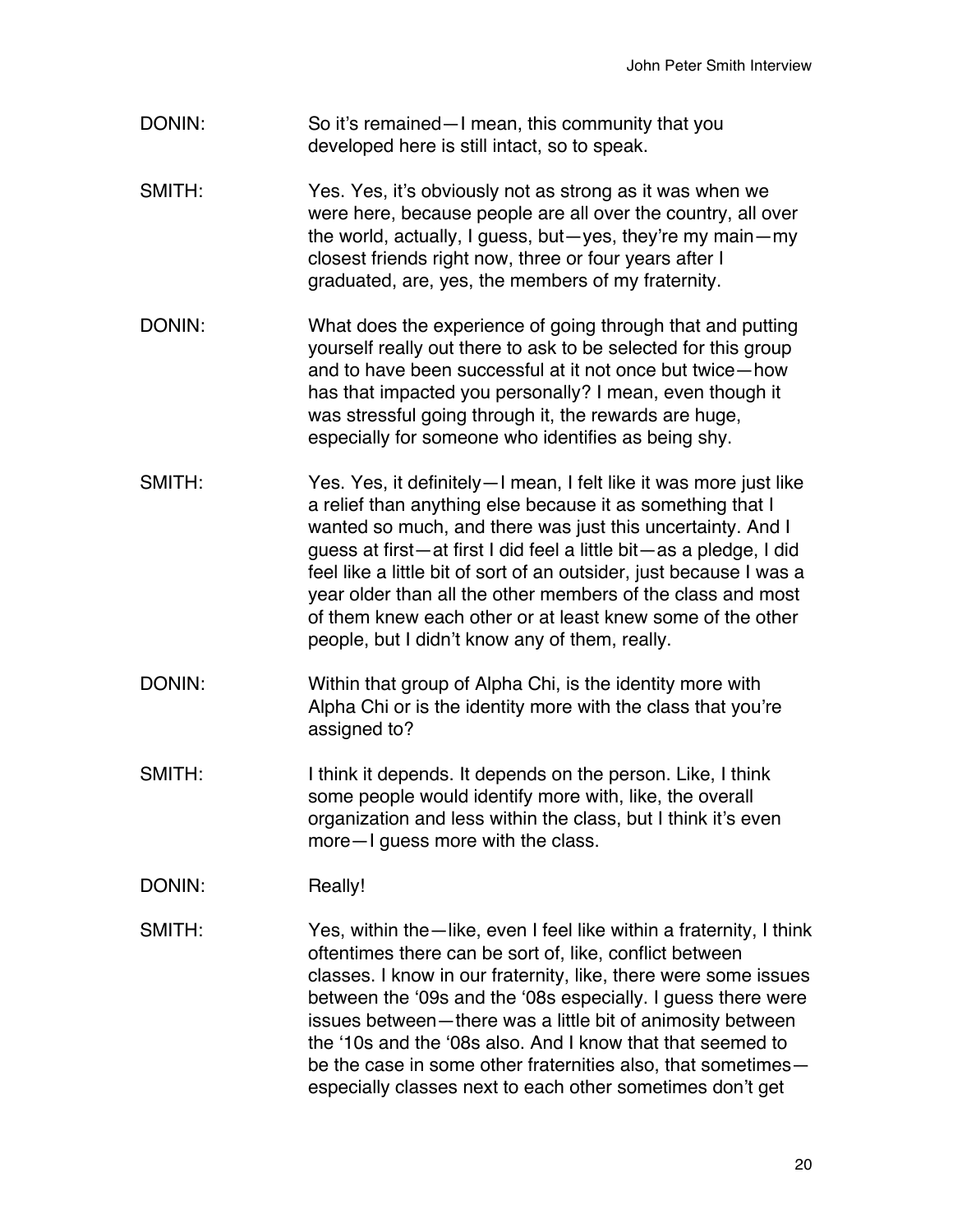along as well, that the bonds are stronger between members of the same class generally. I'm sure it's different for fraternities that have a lot of sports teams or, like, specific organizations, but ours wasn't really tied to any one organization or team or anything like that; it was sort of just a collection of regular people, regular guys.

- DONIN: So what you're saying is some of the fraternities are known as, like, the lacrosse fraternity—
- SMITH: Yes.
- DONIN: — or the football fraternity.
- SMITH: Yes.
- DONIN: Is it always—is the subset always sports related? I mean, aren't some of them known as, like, the computer geeks or the—I don't know.
- SMITH: Like, a little bit, yes, but I think there are some fraternities that are generally collections of sports teams.
- DONIN: Oh.
- SMITH: And there are others—like, that's why those people are in that fraternity. And then there are some that are, like, brought together more by common interests or personality traits and things like that.
- DONIN: And how would you identify Alpha Chi?
- SMITH: I mean, we had—there were a bunch of ski patrol members in Alpha Chi, but other than that, it was just kind of people who got along and were friends with each other and fit—sort of fit together in terms of their personalities. Yes.
- DONIN: So these subsets can really be the bonding thing, and the class identification or the fraternity identification can sometimes compete with one another.
- SMITH: Yes, a little bit. I think—well, I think it happens more—I guess it's sort of like to the broader Dartmouth community, I think, like, the fraternity—the different classes would appear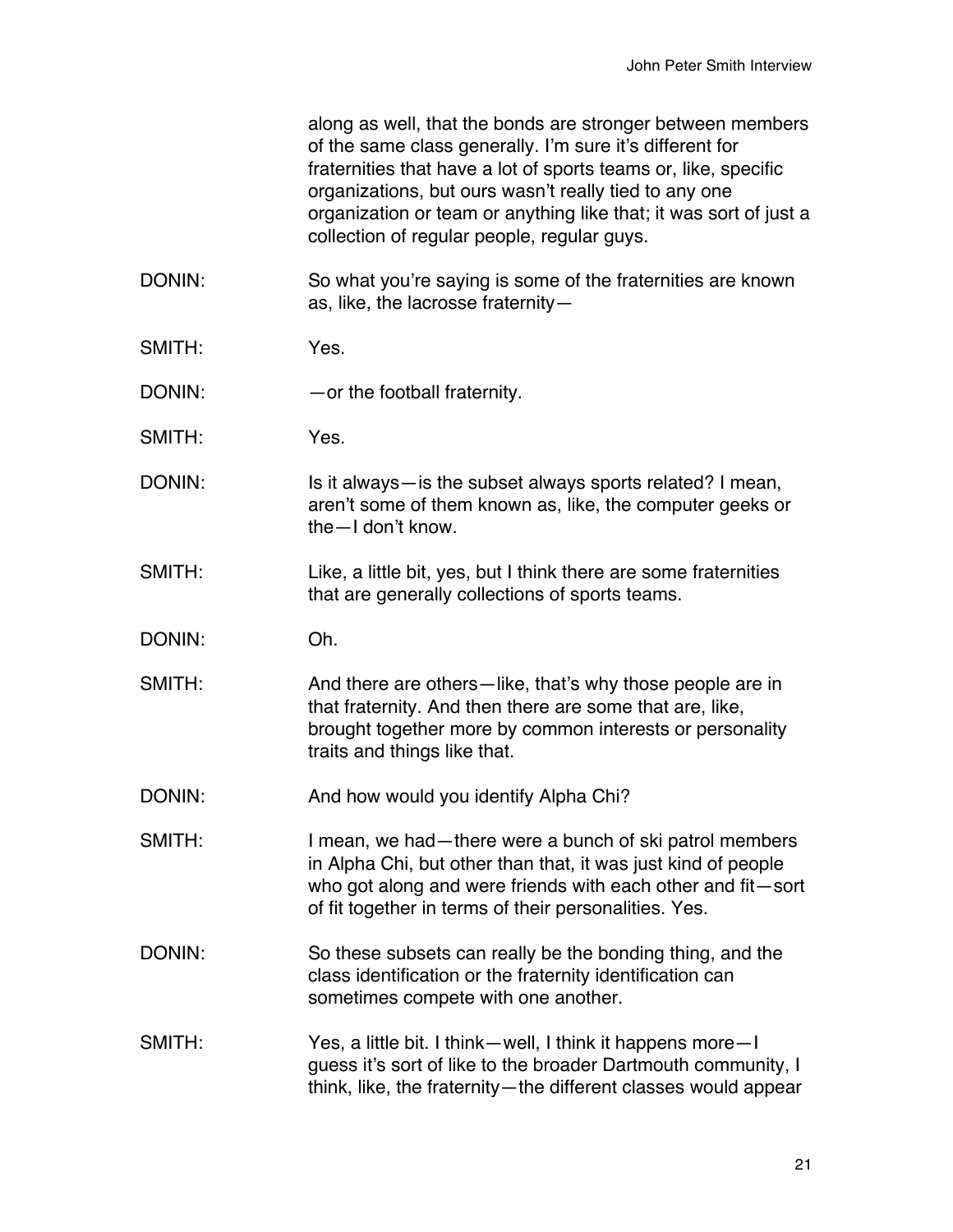more unified. But, like, within the fraternity there are definitely boundaries, generally by class. And for me, it was weird because I was a member of the ʻ09 class, but I had pledged with the ʻ10s, and I actually ended up being staying—living in the house for the ʻ10s' sophomore summer, so I was—it was my junior summer.

And I feel like that—being here in the summer, especially in a house, in a Greek house really has a big impact on you socially and really helps create much stronger bonds within your community.

- DONIN: The summer experience.
- SMITH: Yes, the summer experience, because you're—you know, it's pretty much just—you're the only members of the class you're the only class who's here, and you have to sort of run the house, and you're the only people on campus, so—yes.
- DONIN: So you were sort of a hybrid, then.
- SMITH: Yes. Yes. Yes, they would sometimes [chuckles] refer to me as a hybrid.
- DONIN: Oh, did they?
- SMITH: Yes, yes, actually. Yes, it was always, always weird in terms of, like, identifying which member of the class. Like whenever our fraternity divided things up in terms of—by class, like, sometimes I would do things with the ʻ10s and sometimes I would do things with the ʻ09s. And, yes, it was an interesting dynamic, definitely.
- DONIN: A different experience than most.
- SMITH: Yes, it was definitely a unique experience.
- DONIN: Was it a good one for you?
- SMITH: Just based on, like, how it went for me, I would say yes, just because of the actual people involved. I became really good friends with the ʻ10s, and I really enjoyed, you know, being here for their summer and, like, developing really close relationships with them. But then, like, being there for the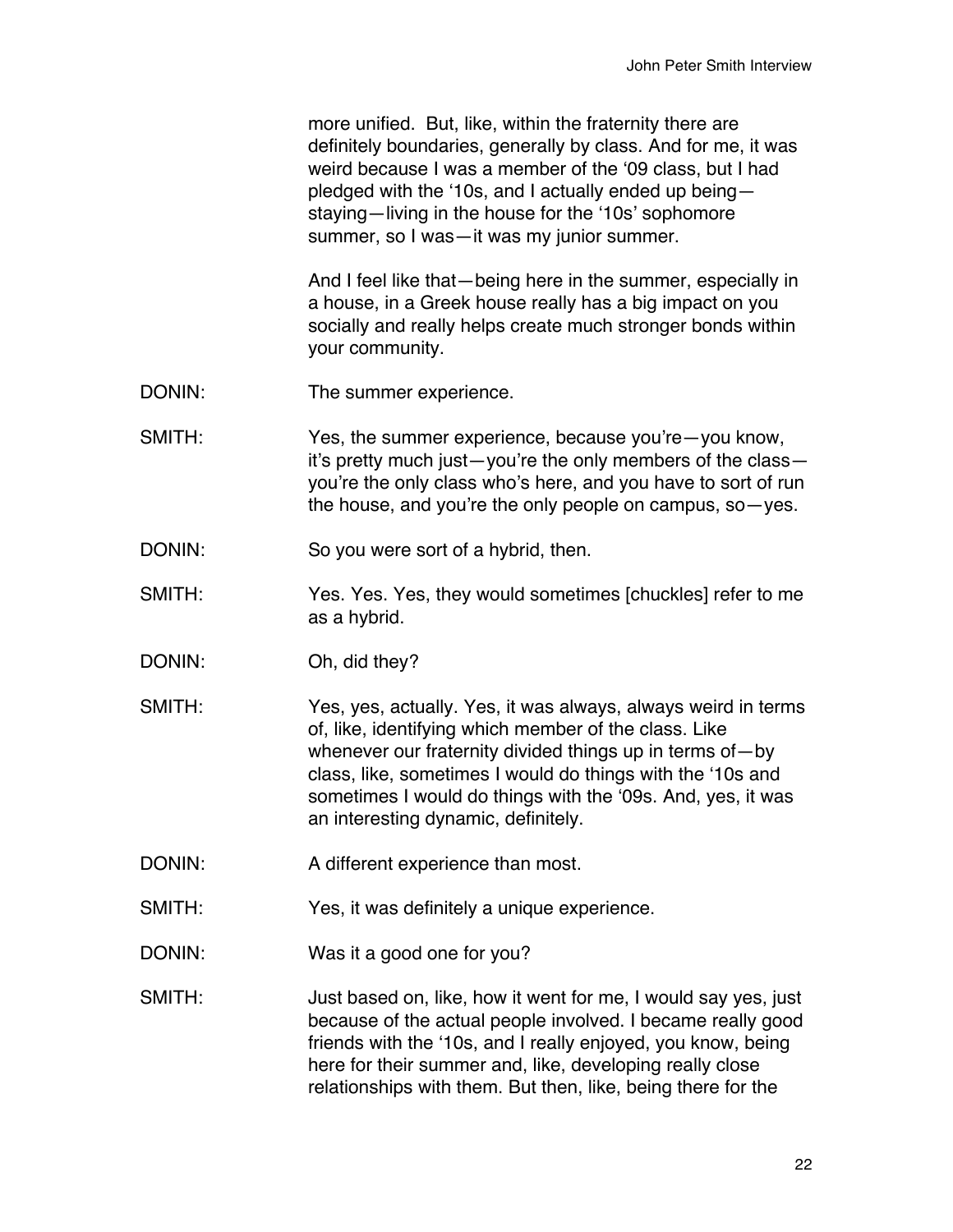summer—it was definitely—it was definitely, like, a little bit weird because, you know, when I was here for my real sophomore summer, all the other ʻ09s were here. Like, I knew other people, and I felt like I fit in a little bit more, whereas being a ʻ09—you know, taking classes in the summer with—all the other people in my classes were ʻ10s, pretty much. It was definitely a little bit weird, but—or a little—yes, a little bit different, but not in a negative way at all. I felt like I had—I guess given my personality and the fact that I'm not super outgoing, it forced me to develop closer bonds with the ʻ10s, and I'm glad that I did.

- DONIN: So you really had two—your community was sort of broken up into two sections, the ʻ09s and the ʻ10s.
- SMITH: Yes.
- DONIN: You were able to migrate easily between the two.
- SMITH: Yes. Yes. And it was—it was definitely kind of unique. But even, I guess, like, you know, my—when I came back when everyone came back for my senior year, whatever, sometimes I did feel like—at least within my fraternity— I didn't know the ʻ09s as well, so within my fraternity I felt sort of like a member of the ʻ10 class, because I had gone through pledge term with them, I had been there during the summer with them, and I felt like they sort of formed—they were more the basis of my community within the fraternity a little bit more than the ʻ09s, because I hadn't gone through those experiences with as many of the ʻ09s, even though some of my closest friends were ʻ09s because I had known them, some of them, since my freshman year, I guess.
- DONIN: Have you stayed in touch with—I mean, maybe it's standard that one does, but do you stay in touch with the Alpha Chi current brothers? I mean, is that the natural thing to do?
- SMITH: Yes, generally. Yes. I did at first—you know, for the first few years. I guess immediately after, until the ʻ10s graduated, I stayed in touch with them a lot and spent a lot of time at Alpha Chi, you know, with then. And gradually—it's been weird for me since I've actually been living, you know, pretty much since I graduated within, at the most, like, an hour and a half from Dartmouth, and most of my time I've been, you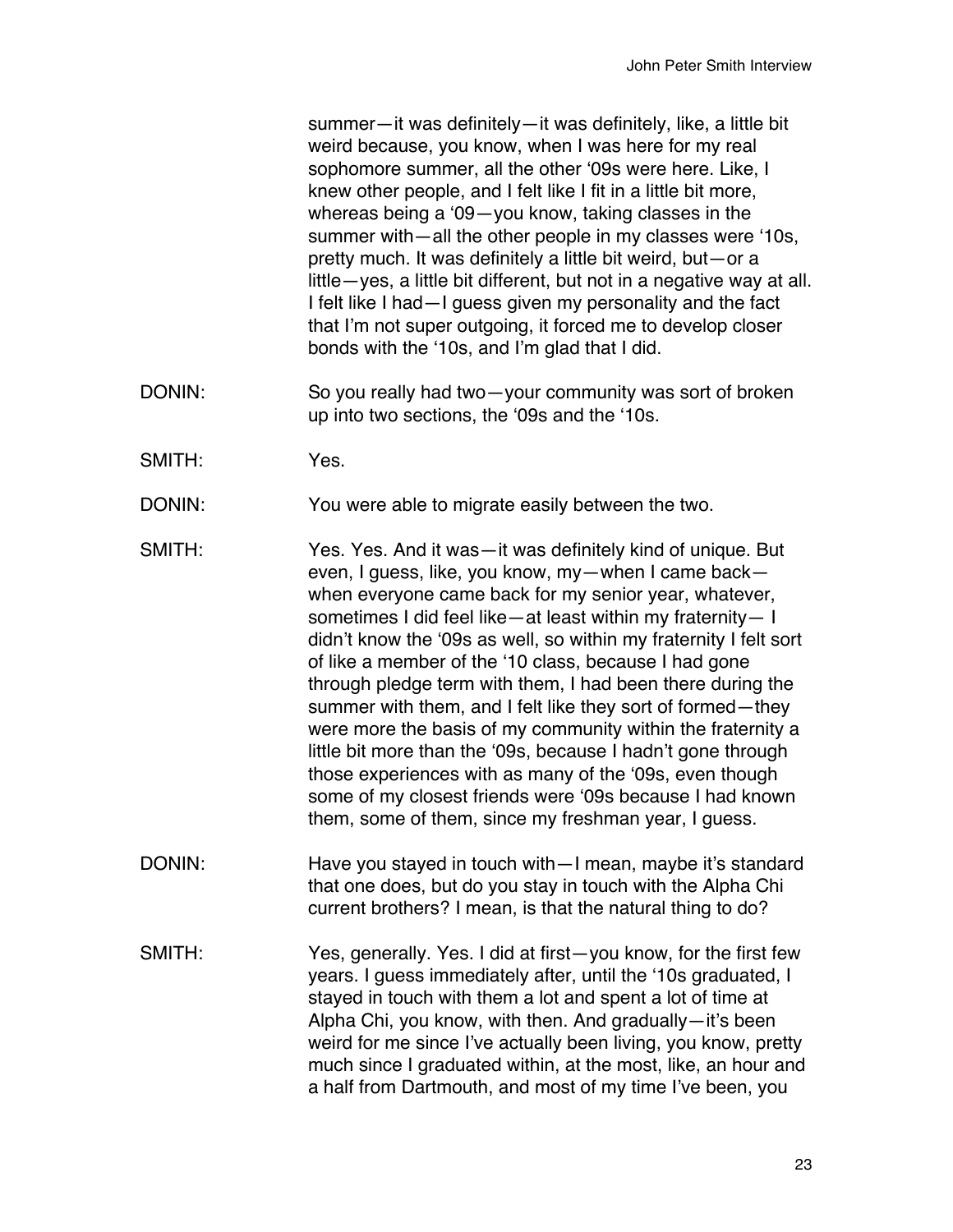know, within an hour or forty-five minutes of Dartmouth, so it's been really easy for me to come back.

So at first, when I still knew a lot of people and I had a bunch of friends in the fraternity, I would come back a lot, and I've gradually come back less and less. And at first—at first, I kind of felt like I hadn't—like, I was spending so much time at Alpha Chi and at Dartmouth, I sort of felt like I hadn't left yet. But, now I definitely feel like I've left.

- DONIN: Cut the cord.
- SMITH: Yes, and I'm definitely spending much less time coming back here and maintaining—keeping in touch with the current brothers.
- DONIN: But this unique sort of double identity you have at Alpha Chi, as both a ʻ09 and a ʻ10—has that stayed alive since you've left? I mean, you've stayed in touch with both sets of classes?
- SMITH: Yes. Yes, I've stayed in touch with both sets of classes. The identity now matters a little bit less.
- DONIN: The '09 or the '10, you mean?

SMITH: Yes. Within my fraternity, it's more that, you know, I have this group of friends from the fraternity. Yes, I maintain connections with the people with whom I'm closest friends, sort of—leaving aside the class affiliation, I guess.

- DONIN: So do you think this experience you had of, you know, working your way into this brotherhood—has that helped you with life outside Dartmouth, since Dartmouth, beyond Dartmouth?
- SMITH: I'm not sure, I guess.

DONIN: Being, as I keep saying, someone who identifies himself as being shy—did that give you a set of skills you didn't have before you came to Dartmouth, in terms of, you know, establishing yourself in new situations?

SMITH: Yes, a little bit, I quess.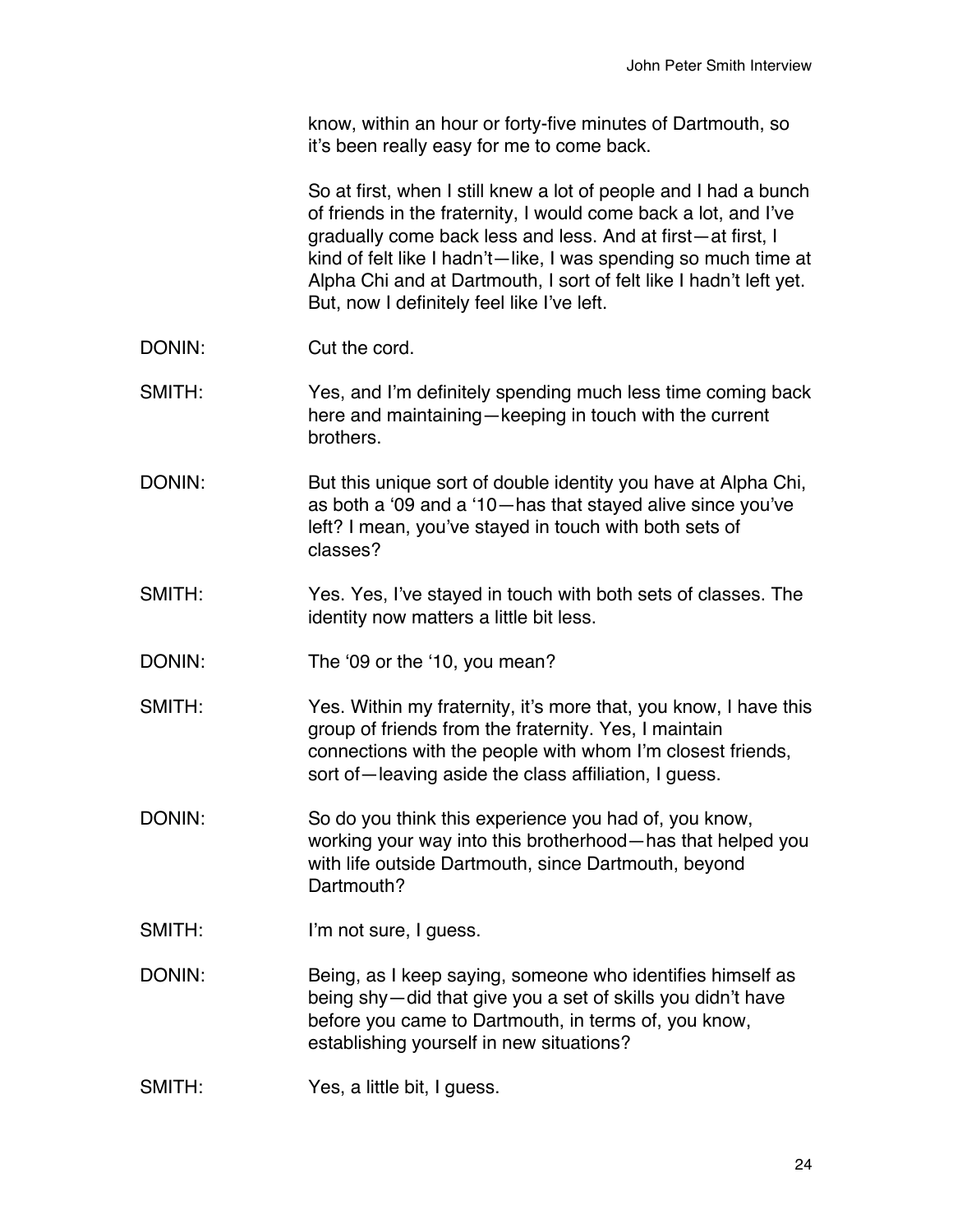- DONIN: Outside the Dartmouth bubble, so to speak?
- SMITH: Yes. Yes, I guess probably I've had kind of like an interesting experience since Dartmouth in a lot of my—I've been farming, and I've lived—most of my time since Dartmouth, I've lived on the farm I've worked at with other people who work there, so it's almost—it's pretty similar, actually, to, like, living in a fraternity in that I've kind of had this community given to me again, in a place where I don't know that many other people. So it's kind of interesting because I feel like I yes, I haven't necessarily been forced or, to a certain extent, like, had the opportunity to sort of, like, use any social skills that I may have gained. I feel like the experience has actually been pretty similar.
- DONIN: Similar.

SMITH: Yes, which is pretty interesting.

- DONIN: And now that you're out and you think of the Alpha Chi community as your major community at Dartmouth, does it include—you know, if you come across any alum who's an Alpha Chi from Dartmouth, does that make an immediate connection for you?
- SMITH: Yes, I think so. It definitely did—it definitely did for me when I was a student, whenever other alums would come back.
- DONIN: Oh, yes, right.
- SMITH: There was an immediate connection, and I would—you know, we would engage on, you know, what things were like for them when they were there. And I think—yes, I think if I were to encounter, you know, another Alpha Chi alum that I didn't know at all, that it would be sort of like—it would be—it would help form a connection, just the fact that we had both been in Alpha Chi.

DONIN: In the same—

SMITH: Yes, that we would sort of be part of this community.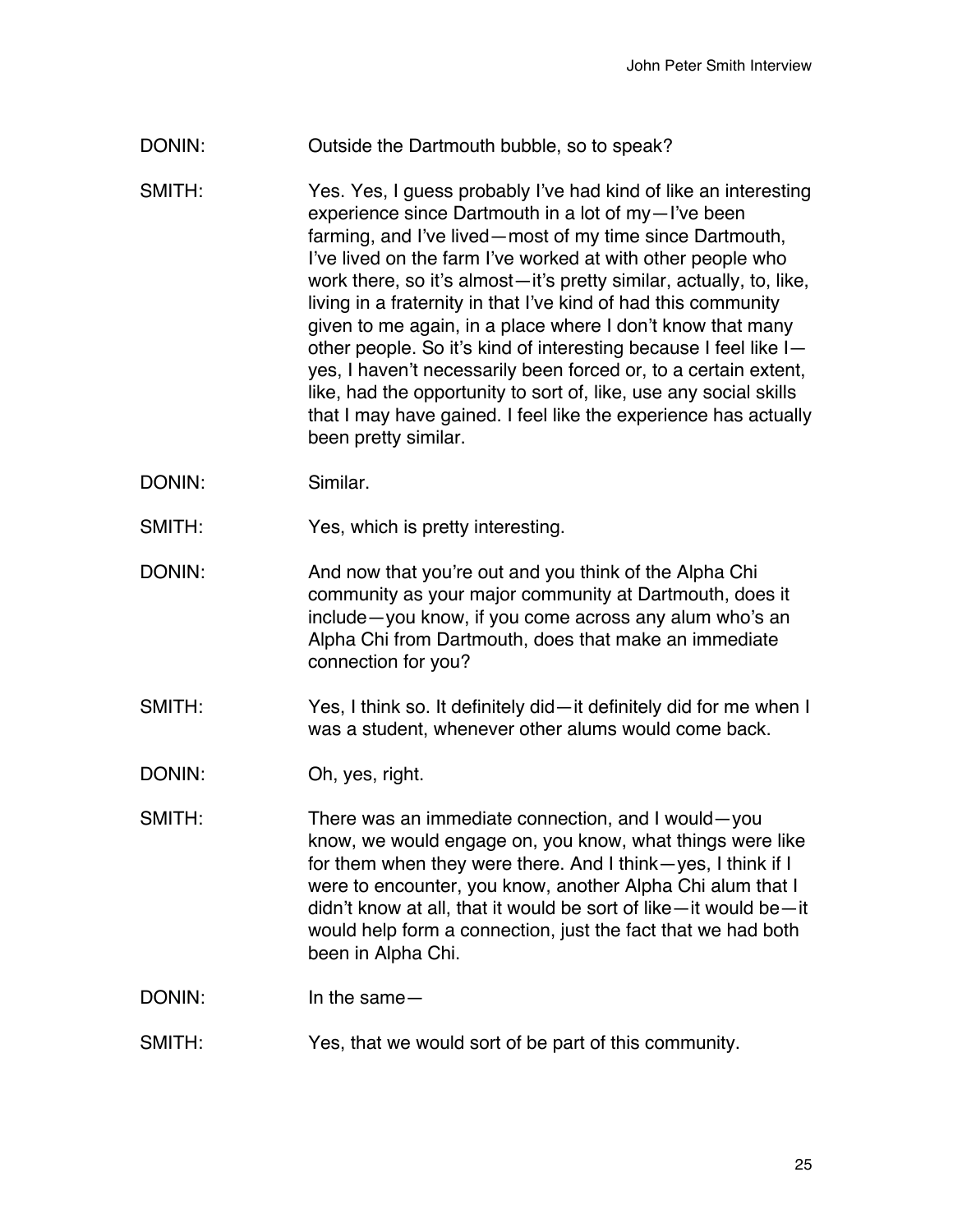- DONIN: And—this is the last question. What has Dartmouth's location have to do with any of this? Do you think the fact that we're up here in this rather rural, isolated part of the country—has that had an impact on not just yours but the sense of community at Dartmouth because of where we're located?
- SMITH: Yes.

DONIN: Does that play a role in all of this?

- SMITH: Yes, I think it definitely plays a pretty significant role, just because—in terms of social outlets. Like, there aren't a lot of other young people around. There aren't—I mean, there's a lot of, like, outdoors things to do or things to do outdoors, but if you're not into that, then pretty much all of the social life is based, you know, around the Dartmouth community. And for me, that was definitely the case. Like, I did—you know, I spent some time hiking around and enjoying the outdoors around Hanover, but I think the fact that—I mean, that the Hanover community is pretty much based on Dartmouth and that there is not a lot of other things to do culturally or at night sort of channels all the social energy into the Dartmouth community, whereas if Dartmouth were in a big city, you know, you'd go out and enjoy some of the amenities that a larger city would have to offer. So the fact that Dartmouth is relatively isolated in terms of people definitely focuses, yes, everyone's energy into creating stronger bonds within this smaller community.
- DONIN: Now, did you learn to enjoy the outdoors because you came to Dartmouth, or was that something you'd already learned growing up?
- SMITH: Yes, it was something—I grew up in a rural area, like—in an old farmhouse with a bunch of land, open land around, so I was used to sort of getting outside for recreation. And that wasn't really why I came to Dartmouth, because I was never a big skier. I hiked some, but I didn't do any, like, classic outdoor recreation, generally. So that wasn't a big draw for me to come to Dartmouth, but being here—
- DONIN: It was more or less like being at home.